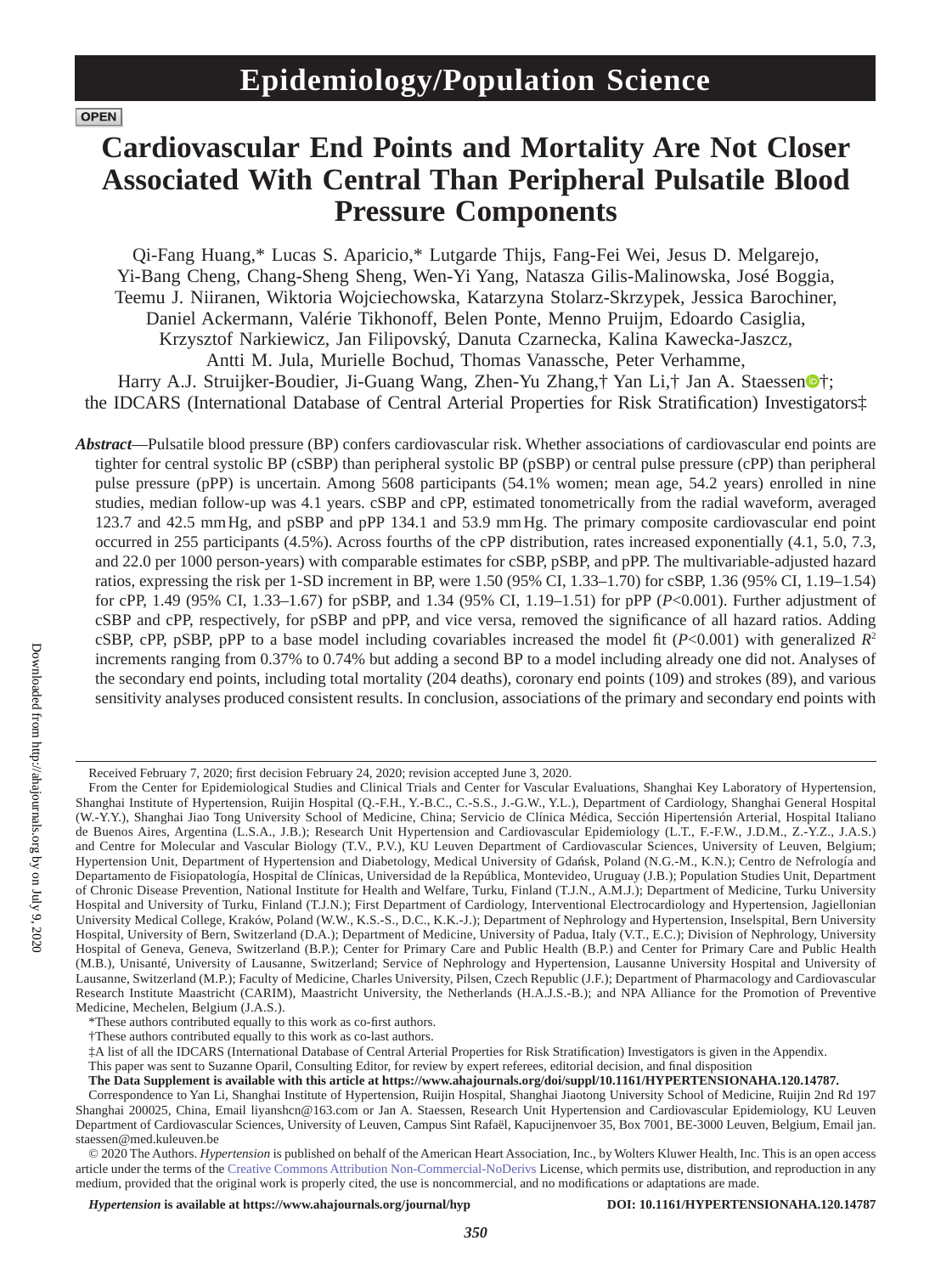SBP and pulse pressure were not stronger if BP was measured centrally compared with peripherally. **(***Hypertension***. 2020;76:350-358. DOI: 10.1161/HYPERTENSIONAHA.120.14787.)**• **Data Supplement**

**Key Words:** blood pressure ■ morbidity ■ mortality ■ population ■ risk

Blood pressure (BP) is the main modifiable cardiovas-cular risk factor.<sup>1</sup> Diastolic and mean arterial BP (MAP), the steady BP components, drive blood flow and are similar throughout the arterial tree from the ascending aorta up to the small arterioles, running through vital organs.<sup>2</sup> Systolic BP and pulse pressure (PP), the difference between systolic and diastolic BP oscillate around MAP, make up the pulsatile component of BP. Over half a century of research established systolic BP and PP as cardiovascular risk factor, in particular, in older adults.2 Placebo-controlled randomized trials in patients with isolated systolic hypertension proved that lowering systolic BP reduced overall cardiovascular risk by over 30%.3 Over the human lifespan, PP becomes wider because aging and age-related morbid conditions, such as hypertension, diabetes mellitus, or chronic kidney disease degrade the elastic properties of large arteries.<sup>2</sup> Widening of PP at any age is predominantly associated with a larger forward pressure wave,<sup>4</sup> thereby increasing the load on the left ventricle,<sup>5</sup> causing target organ damage,<sup>6</sup> and ultimately cardiovascular complications.<sup>6</sup>

Central systolic BP and central PP are lower than their peripheral counterparts are.<sup>2</sup> The perception that the pulsatile BP component confers risk and the anatomic proximity of the aorta to the heart, brain, and kidney, gave rise to the hypothesis that cardiovascular complications must be more closely associated with central than peripheral systolic BP and PP.7 However, the evidence supporting a tighter association of cardiovascular end points with central than peripheral BP, remains controversial.<sup>7</sup> To address this knowledge gap, we constructed the IDCARS (International Database of Central Arterial Properties for Risk Stratification), in which data from nine prospective population studies were harmonized and analyzed. In this article, we compared associations of fatal and nonfatal cardiovascular end points with central and peripheral systolic BP and PP.

#### **Methods**

The data that support the findings of this study are available from the corresponding author upon reasonable request.

#### **Study Participants**

All population studies included in IDCARS received ethical approval in their country of origin and adhered to the principles of the Declaration of Helsinki. Participants provided written informed consent. The anonymized IDCARS database was constructed at the Studies Coordinating Centre in Leuven, Belgium. IDCARS cohorts qualified for inclusion in the present analysis, if peripheral and central BP and cardiovascular risk factors had been measured at baseline, and if follow-up included both fatal and nonfatal outcomes. The Data Supplement available online provide detailed information on the population sampling methods, timelines, and countries of recruitment (Table S1 in the Data Supplement). Initial enrollment took place from 1985 until 2015. For the present analysis, baseline refers to the first measurement of central and peripheral BP along with cardiovascular risk factors (October 2000 until February 2016). Across studies, the last follow-up took place from October 2012 to December 2018

(Table S1). References describing the nine cohorts are available in Table S2 and References S1 to S23 in the Data Supplement.

#### **BP Measurement**

Peripheral BP was measured immediately before the hemodynamic assessment after participants had rested for at least 5 minutes in the supine position, using standard mercury sphygmomanometers or validated oscillometric devices (Table S3). Peripheral BP was the average or the last of 2 consecutive readings. MAP was peripheral diastolic BP plus one-third of PP. Estimates of central BP were calibrated on peripheral systolic and diastolic BP. Experienced observers recorded the radial arterial waveform at the dominant arm during an 8-second period by applanation tonometry. They used a high-fidelity SPC-301 micromanometer (Millar Instruments Inc., Houston, TX), interfaced with a SphygmoCor CvMS device and a laptop computer running SphygmoCor software. Recordings were discarded if the systolic or diastolic variability of consecutive waveforms exceeded 5% or if the amplitude of the pulse wave signal was below 80 mV, or if the operator index was <70%. From the radial signal, the SphygmoCor software reconstructs the aortic pulse wave by means of a validated generalized transfer function.<sup>8</sup> The software returns systolic, diastolic, MAP, and PP in the ascending aorta.

#### **Ascertainment of End Points**

We ascertained vital status and the incidence of fatal and nonfatal end points from the appropriate sources in each country. Prespecified end points were coded according to the *International Classification of Diseases* (Table S4). The primary end point was a composite cardiovascular outcome consisting of cardiovascular mortality and nonfatal end points, including myocardial infarction, heart failure, stroke, and coronary revascularization. Secondary end points included total mortality, fatal and nonfatal coronary end points, and fatal and nonfatal stroke, not including transient ischemic attack. All end points were validated against hospital files or medical records held by primary care physicians or specialists. In all outcome analyses, only the first event within each category was considered. No participant was lost to follow-up.

#### **Statistical Analysis**

For database management and statistical analysis, we used SAS software, version 9.4, maintenance level 5. For between-group comparison of means and proportions, we applied the large-sample *Z* test and the Fisher exact test, respectively. After stratification for cohort and sex, we interpolated missing values of body mass index, serum creatinine, and blood glucose from the regression slopes on age. In participants with unknown status of smoking or drinking, we set the indicator (dummy) variable to the cohort- and sex-specific mean of the codes (0, 1). For the cohort recruited in Buenos Aires, Argentina, we extrapolated alcohol consumption from national statistics stratified by sex and age.<sup>9</sup> To compute 95% CIs of rates, we applied the formula as  $R \pm 1.96 \times \sqrt{(R/T)}$ , where *R* and *T* are the rate and the number of individuals used to compute the rate.

In multivariable-adjusted Cox regression, we accounted for cohort (random effect), sex, and baseline characteristics including age, body mass index, smoking and drinking status, the ratio of total-to-HDL (high-density lipoprotein) serum cholesterol, the estimated glomerular filtration rate (Chronic Kidney Disease-Epidemiology Collaboration equation), antihypertensive drug intake, history of cardiovascular disease, and diabetes mellitus. To adjust for cohort, we pooled participants recruited in the framework of the European Project on Genes in Hypertension (Kraków, Pilsen, and Padova;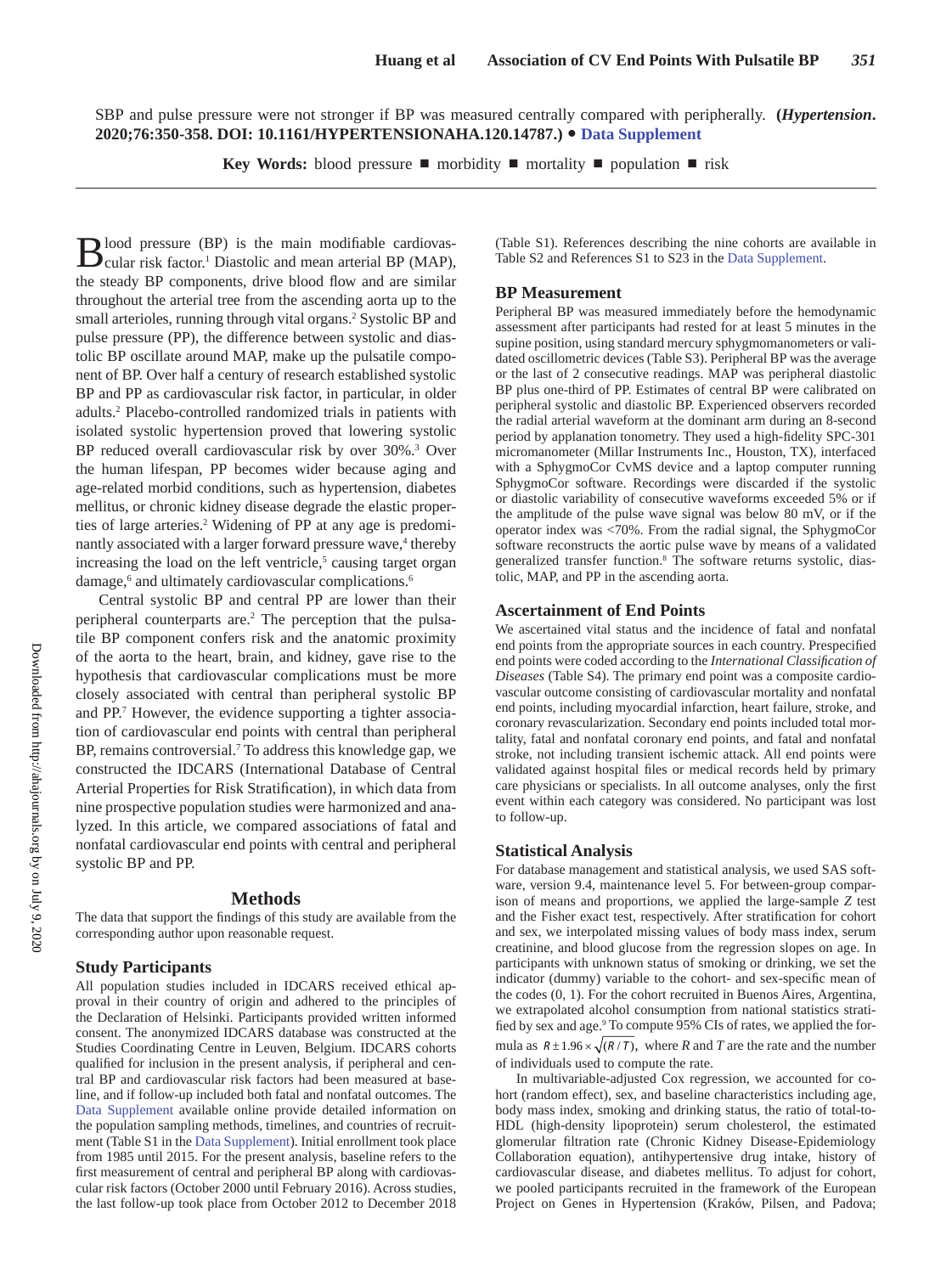| Table 1. | <b>Baseline Characteristics of Participants</b> |
|----------|-------------------------------------------------|
|----------|-------------------------------------------------|

| Characteristic                                                               | Statistic (n=5608)             |  |  |  |
|------------------------------------------------------------------------------|--------------------------------|--|--|--|
| Number (%) with characteristic                                               |                                |  |  |  |
| Women                                                                        | 3034 (54.1)                    |  |  |  |
| Europeans                                                                    | 2388 (42.6)                    |  |  |  |
| Asians                                                                       | 1823 (32.5)                    |  |  |  |
| <b>South Americans</b>                                                       | 1397 (24.9)                    |  |  |  |
| Current smoking*                                                             | 1179 (21.0)                    |  |  |  |
| Drinking alcohol*                                                            | 2818 (50.3)                    |  |  |  |
| Office hypertension+                                                         | 2987 (53.3)                    |  |  |  |
| On antihypertensive treatment*                                               | 1943 (34.7)                    |  |  |  |
| Diabetes mellitus*                                                           | 338 (6.03)                     |  |  |  |
| History of cardiovascular disease*                                           | 792 (14.1)                     |  |  |  |
| Renal dysfunction‡                                                           | 700 (12.5)                     |  |  |  |
| Mean $(\pm SD)$ of characteristic                                            |                                |  |  |  |
| Age, y                                                                       | $54.2 \pm 14.4$                |  |  |  |
| Body mass index, kg/m <sup>2</sup>                                           | $25.8 + 4.8$                   |  |  |  |
| Peripheral blood pressure, mm Hg+                                            |                                |  |  |  |
| Systolic / diastolic, mm Hg                                                  | $134.1 \pm 21.0/80.2 \pm 10.7$ |  |  |  |
| Pulse pressure, mm Hg                                                        | $53.9 + 16.3$                  |  |  |  |
| Central blood pressure, mm Hg§                                               |                                |  |  |  |
| Systolic / diastolic, mm Hg                                                  | $123.7 \pm 21.2/81.2 \pm 10.9$ |  |  |  |
| Pulse pressure, mm Hg                                                        | $42.5 \pm 16.1$                |  |  |  |
| Mean arterial blood pressure, mm Hg                                          | $99.3 \pm 13.8$                |  |  |  |
| Biochemistryll                                                               |                                |  |  |  |
| Serum total cholesterol, mg/dL                                               | $195.4 \pm 38.9$               |  |  |  |
| Serum HDL cholesterol, mg/dL                                                 | $57.5 \pm 15.2$                |  |  |  |
| Serum non-HDL cholesterol, mg/dL                                             | $137.9 + 39.2$                 |  |  |  |
| Total-to-HDL cholesterol ratio                                               | $3.60 + 1.11$                  |  |  |  |
| Serum creatinine, mg/dL                                                      | $0.93 + 0.28$                  |  |  |  |
| Glomerular filtration rate, mL/(min $\cdot$ 1.73 m <sup>2</sup> ) $\ddagger$ | $82.5 \pm 19.6$                |  |  |  |
| Blood glucose, mg/dL                                                         | $90.7 + 19.2$                  |  |  |  |

HDL indicates high-density lipoprotein.

\*Assessed by questionnaire at baseline. Current smoking was inhaling tobacco smoke on a daily basis. Drinking alcohol was the occasional or daily consumption of ethanol-containing beverages. Diabetes mellitus was use of antidiabetic drugs, fasting blood glucose of ≥126 mg/dL, random blood glucose of ≥200 mg/dL, a self-reported diagnosis, or diabetes mellitus documented in practice or hospital records.

†Peripheral blood pressure was measured immediately before the hemodynamic assessment after participants had rested in the supine position for ≥5 min with participants, using standard mercury sphygmomanometers or validated oscillometric devices. Hypertension was a blood pressure of ≥140 mmHg systolic or ≥90 mmHg diastolic, or use of antihypertensive drugs.

‡The glomerular filtration rate was derived from serum creatinine using the Chronic Kidney Disease–Epidemiology Collaboration formula. Renal dysfunction was a glomerular filtration rate <60 mL/(min/1.73 m<sup>2</sup>).

§Central blood pressure was measured tonometrically (Table S3).

‖Measured at baseline by automated enzymatic methods in certified laboratories.

Table S1). We checked the proportional hazards assumption by the Kolmogorov-type supremum test and by testing the interaction between follow-up duration and the BP variables. In Cox models, including 2 BP indexes, we uncorrelated the BP levels by regressing one index on the other and by using the residual of one BP index and the measured level of the other. The residual of one BP index is the part of this BP index, which is unrelated to its counterpart on which it was regressed.10,11 We constructed heat maps to visualize the contribution of central and peripheral BP components to the associations with the end points.<sup>10,11</sup> Improvement in the fit of nested Cox models was assessed by the log-likelihood ratio and the generalized  $R<sup>2</sup>$  statistic.<sup>12</sup> Statistical significance was a 2-tailed α-level of  $\leq$ 0.05.

## **Results**

#### **Baseline Characteristics of Participants**

Of 6650 people qualifying for analysis, we excluded 1042 because they were younger than 30 years without end points  $(n=954)$ , peripheral PP was >130 mm Hg  $(n=10)$ , central systolic BP was <70 mm Hg (n=1) or >230 mm Hg (n=1), central diastolic BP was  $>150$  mmHg (n=1) or  $<$ 55 mmHg (n=15), or because the pulse wave analysis was missing (n=60). This left 5608 participants for statistical analysis (Table 1). Missing values of body mass index  $(n=26)$ , smoking  $(n=245)$ , drinking (n=1069), serum creatinine (n=192), and blood glucose (n=161) were interpolated. Mean age was 54.2 years (Table 1). The study population included 3034 women (54.1%), 2388 (42.6%), 1823 (32.5%), and 1397 (24.9%) Europeans, Asians, and South Americans, 1179 smokers (21.0%), and 2818

| Table 2. |  |  |  | <b>Correlation Matrix Between Central and Peripheral BP</b> |
|----------|--|--|--|-------------------------------------------------------------|
|----------|--|--|--|-------------------------------------------------------------|

| <b>BP</b>                                                                            | pSBP                                                                                             | pDBP    | pPP     | <b>cSBP</b> | <b>cDBP</b> | CPP  | <b>MAP</b> |  |  |
|--------------------------------------------------------------------------------------|--------------------------------------------------------------------------------------------------|---------|---------|-------------|-------------|------|------------|--|--|
| Correlations between measured peripheral and transfer-function derived<br>central BP |                                                                                                  |         |         |             |             |      |            |  |  |
| pSBP                                                                                 | $\cdots$                                                                                         |         |         |             |             |      |            |  |  |
| pDBP                                                                                 | 0.64                                                                                             | .       |         |             |             |      |            |  |  |
| pPP                                                                                  | 0.87                                                                                             | 0.17    | .       |             |             |      |            |  |  |
| cSBP                                                                                 | 0.97                                                                                             | 0.66    | 0.81    | .           |             |      |            |  |  |
| cDBP                                                                                 | 0.65                                                                                             | 0.99    | 0.18    | 0.67        | .           |      |            |  |  |
| cPP                                                                                  | 0.84                                                                                             | 0.20    | 0.95    | 0.86        | 0.20        | .    |            |  |  |
| <b>MAP</b>                                                                           | 0.89                                                                                             | 0.89    | 0.56    | 0.91        | 0.90        | 0.59 | .          |  |  |
|                                                                                      | Correlations of residual BP with measured peripheral and transfer-function<br>derived central BP |         |         |             |             |      |            |  |  |
| rpSBP                                                                                | 0.23                                                                                             | $-0.08$ | 0.34    | 0.00        | $-0.08$     | 0.06 | $-0.04$    |  |  |
| rpPP                                                                                 | 0.15                                                                                             | $-0.14$ | 0.29    | $-0.07$     | $-0.14$     | 0.00 | $-0.10$    |  |  |
| rcSBP                                                                                | 0.00                                                                                             | 0.23    | $-0.15$ | 0.23        | 0.24        | 0.14 | 0.25       |  |  |
| rcPP                                                                                 | 0.10                                                                                             | 0.21    | 0.00    | 0.32        | 0.21        | 0.29 | 0.28       |  |  |

MAP was peripheral diastolic BP plus one-third of pulse pressure (the difference between pSBP and pDBP). All correlation coefficients were significant (P<0.001) except for the correlation coefficients between the residuals and the measured or transfer-function derived values of the counterpart. BP indicates blood pressure; cSBP/cDBP, central systolic/diastolic BP; MAP, mean arterial BP; pPP/cPP, peripheral/central pulse pressure; pSBP/pDBP, peripheral systolic/ diastolic BP; rcSBP/rcPP, residuals derived by regressing cSBP/cPP on pSBP/ pPP; and rpSBP/rpPP, residuals of pSBP/pPP derived by regressing pSBP/pPP on cSBP/cPP.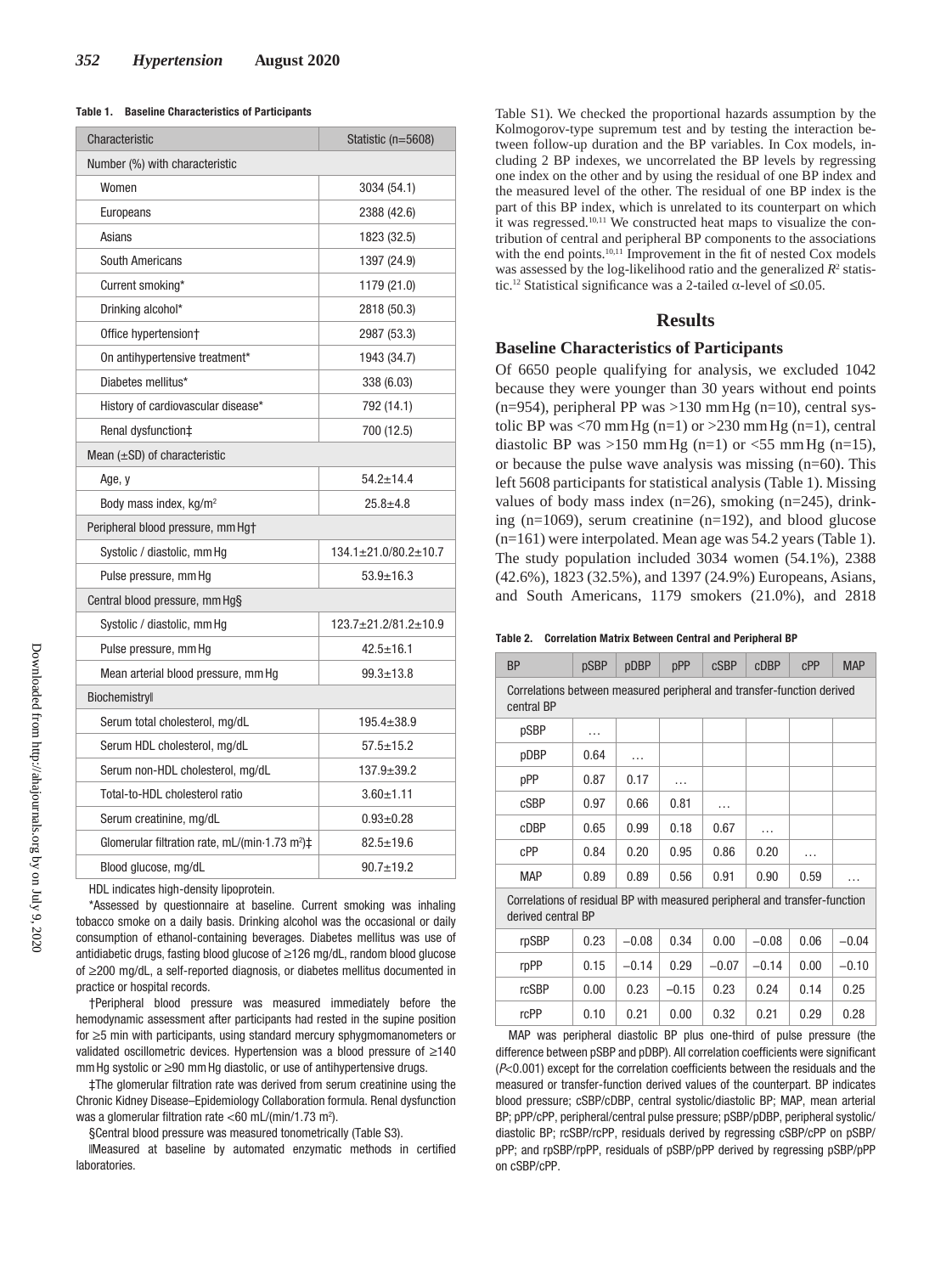participants (50.3%) reporting alcohol consumption. Of 2987 participants (53.3%) with office hypertension, 1943 (65.0%) were taking antihypertensive drug treatment. The prevalence of diabetes mellitus and a history of cardiovascular disease was 338 participants (6.03%) and 792 (14.1%), respectively. Table S5 and Table S6 list the baseline characteristics of participants by fourths of the distribution of central and peripheral systolic BP. Risk factors, including male sex, the prevalence of hypertension, treated hypertension and renal dysfunction, age, body mass index, serum cholesterol, the total-to-HDL cholesterol ratio, and blood glucose consistently increased (*P*<0.001) across categories of central (Table S5) and peripheral (Table S6) systolic BP.

# **Peripheral and Central BP**

Systolic/diastolic BP and PP averaged 134.1/80.2 mm Hg and 53.9 mmHg peripherally and 123.7/81.2 mmHg and 42.5 mmHg centrally (Table 1). MAP averaged 99.3 mmHg. On average, peripheral compared with central diastolic BP was 1.04 mmHg lower (95% CI, 1.02–1.06 mmHg; *P*<0.001). Women had higher heart rate and central and peripheral PP, but lower peripheral systolic BP and lower central and peripheral diastolic BP than men had (Table S7). The central and peripheral BP levels were highly correlated (Table 2). Using the residual approach reduced the correlation coefficients between the corresponding peripheral and central BP indexes from 0.97 for systolic BP and 0.95 for PP to association sizes, which were infinitesimally small (Table 2). The residual BP levels were correlated to their original BP indexes with correlation coefficients ranging from 0.23 to 0.29 and maintained their associations with sex (Table S7) and the continuous covariables, for which analyses were adjusted, that is, age, body mass index, the ratio of high to low-density cholesterol, and the estimated glomerular filtration rate (Table S8).

# **Absolute Risk Associated With Central and Peripheral BP**

Median follow-up of 5608 participants amounted to 4.1 years (fifth–95th percentile interval, 2.2–12.1 years). Across cohorts (Table S1), median follow-up ranged from 2.3 years (fifth–95th percentile interval, 1.4–3.1 years) to 14.0 years (fifth–95th percentile interval, 8.5–14.4 years). During 31610 person-years of follow-up, the primary end point occurred in 255 participants (4.5%); 109 (1.9%) and 89 (1.6%) participants experienced a coronary end point or stroke, and 204 (3.6%) died. The corresponding rates expressed per 1000 person-years (95% CI) were 8.2 (95% CI, 7.2–9.2), 3.5 (95% CI, 2.8–4.1), 2.8 (95% CI, 2.2–3.4), and 6.5 (95% CI, 5.6–7.3), respectively.

Across increasing fourths of the central systolic BP distribution (Table S9), the primary end point occurred in 14 (1.0%), 36 (2.6%), 71 (5.1%), and 134 (9.6%) participants at



**Figure 1.** Cumulative incidence of the primary end point by fourths of the distributions of central systolic blood pressure (cSBP) and peripheral systolic blood pressure (pSBP). Tabulated data are the number of participants at risk at 5-y intervals. *P* values for trend were derived by Cox proportional hazards regression. Estimates accounted for sex and age (**A** and **B**). There were no differences in hazard ratios between cSBP (**A**) and pSBP (**B**; *P*=0.86). Additional adjustment for pSBP (**C**) or cSBP (**D**) removed the significance.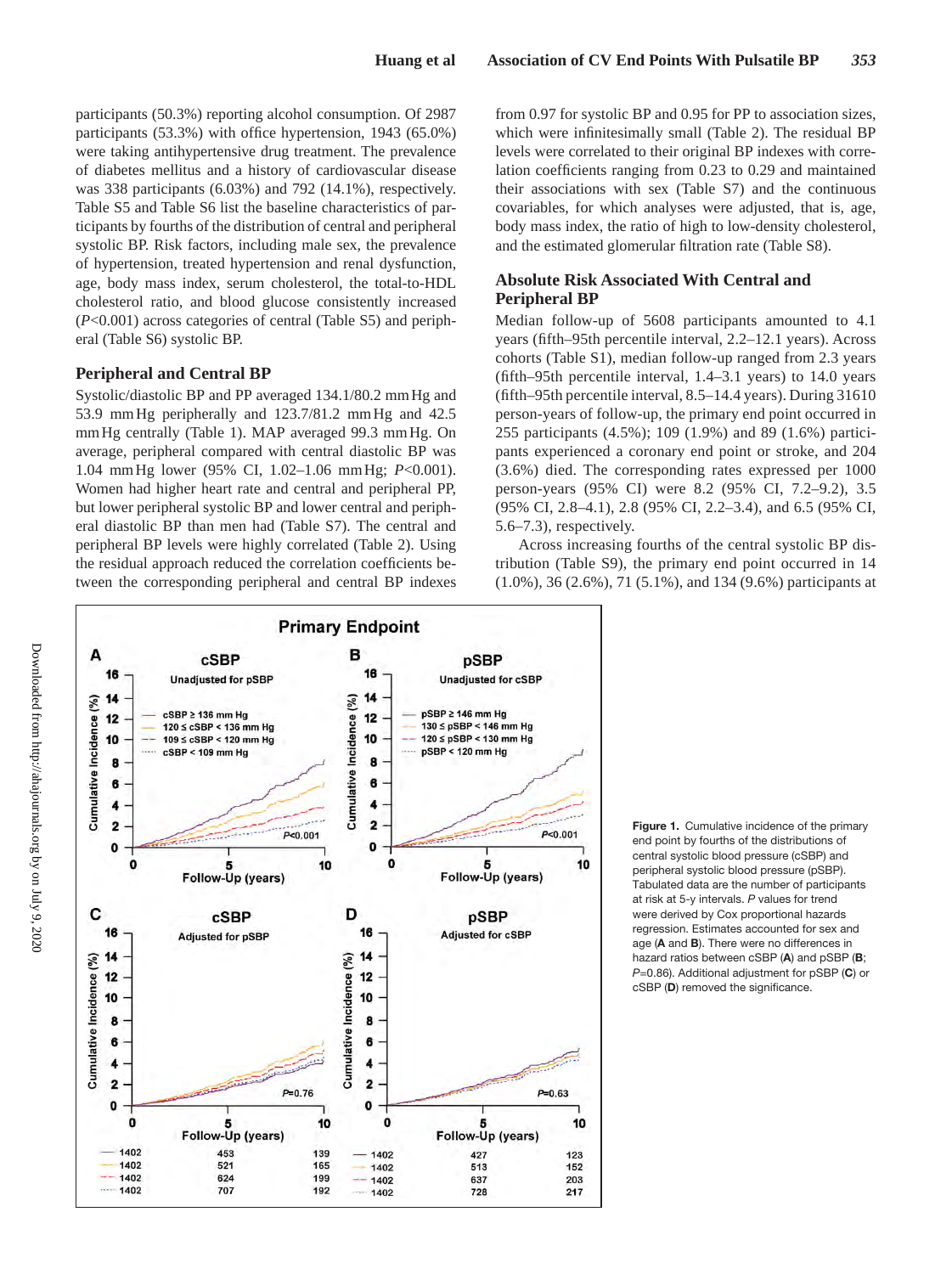rates per 1000 person-years of 3.9, 5.1, 9.0, and 16.6, respectively. Similarly, across fourths of the central PP distribution (Table S10), the primary end point occurred in 21 (1.5%), 34 (2.4%), 54 (3.9%), and 146 (10.4%) participants at rates of 4.1, 5.0, 7.3, and 22.0 per 1000 person-years. These rate trends were consistent for the secondary end points across the categories of the central systolic BP and PP (Table S9 and Table S10).

In all Cox models that follow, the proportional hazards assumption was met and the residual method, as described in the statistical methods, was applied if models included two BP components. The sex- and age-adjusted cumulative incidence of the primary end point derived by Cox regression ran higher across increasing categories of central and peripheral systolic BP and PP. There were no differences in hazard ratios between central and peripheral BP components (*P*=0.86 for systolic BP and *P*=0.90 for PP, Figure 1A and 1B and Figure S1A and S1B). Additional adjustment of these BP components for their counterpart weakened these associations to a nonsignificant level (Figure 1C and 1D and Figure S1C and S1D). Findings for the cumulative incidence of the coronary end points (Figure S2) and stroke (Figure S3) in relation to systolic BP and PP were confirmatory.

# **Relative Risk Associated With the Central and Peripheral Pulsatile BP Components**

In analyses adjusted for cohort, sex, age, body mass index, smoking and drinking status, the total-to-HDL serum cholesterol ratio, the estimated glomerular filtration rate, use of antihypertensive drugs, history of cardiovascular disease, and diabetes mellitus (Table 3), associations of the primary end point, total mortality, coronary end points, and stroke with systolic BP and PP were statistically significant (*P*≤0.037), irrespective of whether the pulsatile BP components were measured centrally or peripherally. The interaction terms between the pulsatile BP components and continent of recruitment were not significant in any model (*P*≥0.18).

Further adjustment of central for peripheral pulsatile BP, and vice versa, removed the significance of the associations of the primary end point, total mortality, coronary end points and

| <b>End Points (Number)</b> | Adjusted            |         | Additionally Adjusted for cSBP or cPP* |            | Additionally Adjusted for pSBP or pPP* |            |  |
|----------------------------|---------------------|---------|----------------------------------------|------------|----------------------------------------|------------|--|
| BP Index*                  | HR (95% CI)+        | PValue  | HR (95% CI)++                          | PValue     | HR (95% CI)++                          | PValue     |  |
| Primary (255)              |                     |         |                                        |            |                                        |            |  |
| cSBP                       | $1.50(1.33 - 1.70)$ | < 0.001 | $\ldots$ §                             | $\ldots$ § | $1.01(0.53 - 1.93)$                    | 0.97       |  |
| cPP                        | $1.36(1.19 - 1.54)$ | < 0.001 | $\ldots\$                              | $\ldots$ § | $1.12(0.67 - 1.89)$                    | 0.66       |  |
| pSBP                       | $1.49(1.33 - 1.67)$ | < 0.001 | $1.47(0.79 - 2.74)$                    | 0.22       | $\ldots$ §                             | $\ldots$ § |  |
| pPP                        | $1.34(1.19 - 1.51)$ | < 0.001 | $1.20(0.74 - 1.96)$                    | 0.47       | $\ldots$ §                             | $\ldots$ § |  |
| Secondary                  |                     |         |                                        |            |                                        |            |  |
| Mortality (204)            |                     |         |                                        |            |                                        |            |  |
| cSBP                       | $1.16(1.02 - 1.32)$ | 0.025   | $\ldots$ §                             | $\ldots$ § | $0.63(0.31 - 1.31)$                    | 0.22       |  |
| cPP                        | $1.18(1.03 - 1.35)$ | 0.017   | $\ldots$ §                             | $\ldots$ § | $0.77(0.42 - 1.38)$                    | 0.37       |  |
| pSBP                       | $1.17(1.04 - 1.33)$ | 0.012   | $1.81(0.90 - 3.65)$                    | 0.096      | $\ldots$ §                             | $\ldots$ § |  |
| pPP                        | $1.19(1.05 - 1.36)$ | 0.008   | $1.53(0.87 - 2.66)$                    | 0.14       | $\ldots$ §                             | $\ldots$ § |  |
| Coronary (109)             |                     |         |                                        |            |                                        |            |  |
| cSBP                       | $1.29(1.05 - 1.58)$ | 0.016   | $\ldots$ §                             | $\ldots\$  | 1.76 (0.64-4.84)                       | 0.28       |  |
| cPP                        | $1.30(1.05 - 1.60)$ | 0.014   | $\ldots$ §                             | $\ldots$ § | $1.92(0.85 - 4.33)$                    | 0.12       |  |
| pSBP                       | $1.25(1.03 - 1.53)$ | 0.028   | $0.74(0.28 - 1.96)$                    | 0.47       | $\ldots$ §                             | $\ldots$ § |  |
| pPP                        | $1.23(1.01 - 1.50)$ | 0.037   | $0.68(0.31 - 1.47)$                    | 0.33       | $\ldots$ §                             | $\ldots$ § |  |
| Stroke (89)                |                     |         |                                        |            |                                        |            |  |
| cSBP                       | $1.65(1.37 - 1.99)$ | < 0.001 | $\ldots$ §                             | $\ldots$ § | $0.96(0.32 - 2.88)$                    | 0.95       |  |
| cPP                        | $1.46(1.19 - 1.79)$ | 0.003   | $\ldots$ §                             | $\ldots$ § | $1.12(0.46 - 2.70)$                    | 0.81       |  |
| pSBP                       | $1.64(1.37 - 1.96)$ | < 0.001 | $1.70(0.59 - 4.89)$                    | 0.33       | $\ldots$ §                             | $\ldots$ § |  |
| pPP                        | $1.43(1.18 - 1.74)$ | < 0.001 | $1.30(0.56 - 2.99)$                    | 0.81       | $\ldots\$                              | $\ldots\$  |  |

**Table 3. Association of End Points With the Central and Peripheral Pulsatile BP Components**

BP indicates blood pressure; cPP, central pulse pressure; cSBP, central systolic BP; HDL, high-density lipoprotein; HR, hazard ratio; pPP, peripheral pulse pressure; and pSBP, peripheral systolic BP.

\*pSBP/pPP, peripheral systolic blood pressure/pulse pressure; cSBP/cPP, central systolic blood pressure/pulse pressure.

†All HRs, given with 95% CI, expressed the relative risk associated with a 1-SD increment in BP and accounted for cohort, sex, age, body mass index, smoking and drinking, total-to-HDL serum cholesterol ratio, the estimated glomerular filtration rate, antihypertensive drug intake, history of cardiovascular disease, and diabetes mellitus.

‡HR were for the residual of the BP index.

§Not applicable.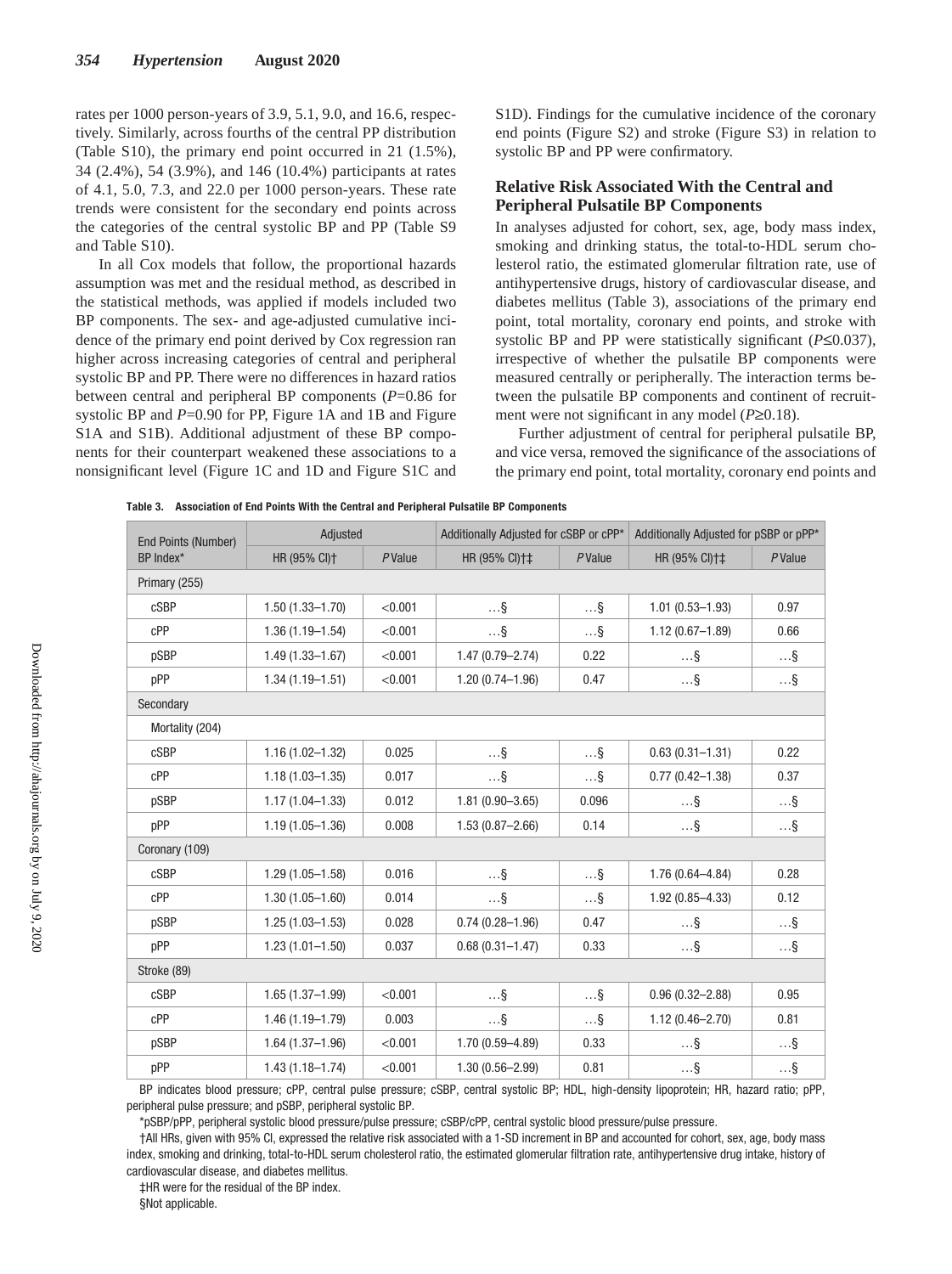stroke with both pulsatile BP components (Table 3). The loglikelihood ratios (Table 4) confirmed that adding a single pulsatile BP component to a base model including all covariables increased model fit  $(P<0.001)$  with an increment in the generalized  $\mathbb{R}^2$  statistic ranging from 0.37% to 0.74%. However, adding a second pulsatile BP index to a model including already one pulsatile BP component along with covariables did not. Heat maps associating the primary end point with central and peripheral systolic BP or with central and peripheral PP (Figure 2) provided a graphical confirmation of these findings. Heat maps relating the secondary end points to central and peripheral systolic BP (Figure S4) or to central and peripheral PP (Figure S5) were confirmatory.

# **Sensitivity Analysis**

Hazard ratios relating to the primary end point to the central and peripheral pulsatile BP components (Table S11) remained significant when additionally adjusted for diastolic BP (*P*≤0.001). Significance weakened when these hazard ratios were further adjusted for MAP (0.026≤*P*≤0.32) instead of diastolic BP. Sensitivity analyses of the primary end point in relation to central and peripheral pulsatile BP components in various subgroups (Table S12) delineated by treatment status, history of cardiovascular disease, or the presence of renal dysfunction at baseline confirmed the results reported in Table 3.

## **Discussion**

The key point addressed by our study was whether the central pulsatile BP components, as exemplified by systolic BP or PP, provide statistically and clinically relevant improvement in risk stratification over and beyond their counterparts measured peripherally. The risk of the composite cardiovascular end point, total mortality, a coronary end point, and stroke increased with higher pulsatile BP, irrespective of whether pulsatile BP was measured centrally or peripherally. The strength of these associations was similar for central compared with peripheral pulsatile BP. The correlations close to unity (*P*≥0.95) between the central and peripheral pulsatile BP levels provided the explanation (Table 2). The underlying physiological explanation is that the radial pulse wave is recorded and calibrated on brachial BP, whereas the central waveform, from which central systolic BP and PP are derived, is extrapolated using a transfer function.<sup>8</sup> Recalibration of the radial pulse wave on diastolic BP and MAP to reconstruct the aortic pulse wave did not weaken these correlations (Table S13). Adjustment of the central pulsatile BP for its peripheral counterpart and vice versa removed the significance of both central and peripheral pulsatile BP with gradients in the 5-year risks conferred across the BP scales (Figure 2). Furthermore, diastolic BP was similar centrally and peripherally (Table 1), and women had a higher heart rate and higher central and peripheral PP than men had (Table S7). These observations are in keeping with long-established hemodynamic principles<sup>13</sup> and represent an internal validation of our study results.

Our current findings must be placed within the context of the abundant literature, suggesting that the association of adverse health outcomes with central systolic BP and central PP must be closer than with their peripheral counterparts.

| Table 4. Fit of Cox Models Relating the Primary End point to Central and |
|--------------------------------------------------------------------------|
| <b>Peripheral Pulsatile Blood Pressure Components</b>                    |

| <b>Models</b>              | $-2$ Log L | $\chi^2$ Statistic | PValue  | $R^2 (%)^*$ |
|----------------------------|------------|--------------------|---------|-------------|
| Base model <sup>+</sup>    | 3661.5     |                    |         |             |
| $+cSBP$                    | 3621.4     | 40.1               | < 0.001 | 0.713       |
| $+CPP$                     | 3641.0     | 20.5               | < 0.001 | 0.365       |
| $+$ pSBP                   | 3620.0     | 41.5               | < 0.001 | 0.737       |
| $+$ p $PP$                 | 3640.7     | 20.9               | < 0.001 | 0.371       |
| Base model including pSBP‡ | 3620.0     |                    |         |             |
| $+cSBP$                    | 3620.0     | 0.004              | 0.95    | < 0.001     |
| Base model including pPP‡  | 3640.7     |                    |         |             |
| $+CPP$                     | 3640.5     | 0.18               | 0.67    | 0.003       |
| Base model including cSBPS | 3621.4     |                    |         |             |
| $+$ pSBP                   | 3620.0     | 1.35               | 0.24    | 0.024       |
| Base model including cPPS  | 3641.0     |                    |         |             |
| $+$ p $PP$                 | 3640.5     | 0.52               | 0.47    | 0.009       |

cPP indicates central pulse pressure; cSBP, central systolic BP; HDL, highdensity lipoprotein; pPP, peripheral pulse pressure; and pSBP, peripheral systolic BP.

 $*R^2$  is an estimate of the additional variance explained (https://apha.confex. com/apha/134am/techprogram/paper\_135906.htm).

†Included cohort (random effect), sex, and baseline characteristics including age, body mass index, smoking and drinking, total-to-HDL cholesterol ratio, estimated glomerular filtration rate, antihypertensive drug intake, history of cardiovascular disease, and diabetes mellitus.

‡Base model, including pSBP or pPP, respectively, extended by cSBP or cPP. §Base model, including cSBP or cPP, respectively, extended by pSBP or pPP.

However, approximately half of the published studies had a cross-sectional design with preclinical outcomes.14-19 The longitudinal studies related a broad spectrum of outcomes with central BP, but applied different technologies to quantify the risk marker and not always accounted for peripheral BP.16,17,20-25 Other factors limiting the interpretation of the available literature are a sample size of  $\langle 200, ^{14,15,26,27}$  a follow-up confined to 1 year or less,<sup>20</sup> selective enrollment of patients with hypertension,<sup>14,19,22,26,28</sup>, renal dysfunction<sup>15,18,29</sup> or coronary heart disease.20 In a meta-analysis of summary statistics extracted from 11 studies that included 5648 patients followed up for 3.8 years, central PP was only associated with a marginally higher relative risk of clinical end points ( $P=0.057$ ).<sup>30</sup> Most patients were either elderly or had coronary arterial or end-stage renal disease.30 In the Conduit Artery Function Evaluation Study, $22$  the multivariable-adjusted hazard ratios relating peripheral and central PP to the composite cardiovascular end point were similar (1.10 [*P*=0.050] versus 1.11 [*P*=0.048]), again confirming our current findings, but in the setting of a randomized controlled trial.

#### **Strengths and Limitations**

From the perspective of generalizability, participants were enrolled in 9 countries and 3 continents. End points encompassed both fatal and nonfatal events, which were all validated against the source documents available in each country. Notwithstanding these strengths, our study has limitations.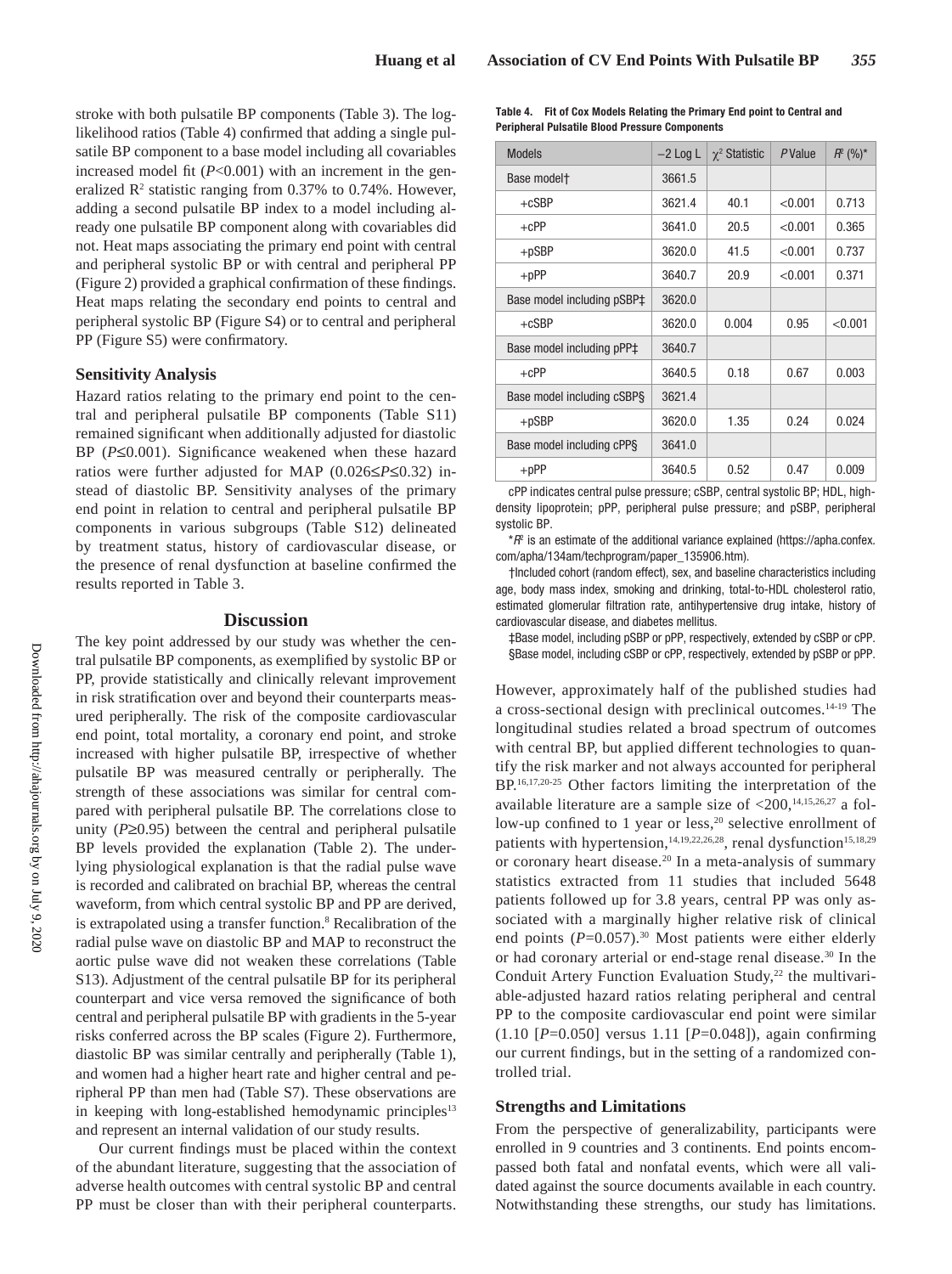

**Figure 2.** Heat maps depicting the 5-year risk of the primary end point in relation to central and peripheral systolic blood pressure (SBP) or pulse pressure (PP) in 5608 study participants. Heat maps were derived by Cox proportional hazard regression. Risk estimates were standardized to the average of the distributions in the whole study population (mean or ratio) of cohort identifier, sex, age, body mass index, smoking and drinking, the total-to-HDL (highdensity lipoprotein) serum cholesterol ratio, the estimated glomerular filtration rate, intake of antihypertensive drug, history of cardiovascular disease, and diabetes mellitus. Numbers in grids **A** and **C** represent the percent of participants within each cross-classification category of central and peripheral SBP or PP. Numbers in grids **B** and **D** represent the 5-year risk of a primary end point.

First, we had no information on blacks of African descent or blacks born and living in Africa, who are more susceptible to the complications of hypertension than other ethnic groups. Second, the tonometric reconstruction of the aortic pulse wave from the radial pulse wave requires the application of a generalized transfer function, which has been criticized.<sup>31</sup> However, the tonometric approach, as applied in our current study, has been invasively validated.<sup>8</sup> Third, the tonometric method requires a 2-point calibration, either on peripheral systolic and diastolic BP or on peripheral diastolic BP and MAP. Whatever calibration was applied, the correlations between the central and peripheral systolic BP components were equally high (Table 2 and Table S13). In calculating peripheral MAP from systolic and diastolic BP, a form factor of 33 or 40 can be applied.<sup>32</sup> Whether MAP is computed using form factor 33 or 40 does not matter in Cox regression (data not shown). Indeed, the difference in calibration on MAP form factor 33 versus 40 involves a constant factor in each individual participant, that is, 7% of PP. This constant will not affect the significance of hazard ratios; if expressed per 1-SD increment in the pulsatile BP, hazard ratios will also be similar. Fourth, the rates of coronary revascularization, a component of the primary and coronary end points differed across cohorts, based on sample size and the age distribution: 2.31% (N=27/1171) in Noordkempen, Belgium; 0.05% (N=1/1823) in JingNing, China; 2.75 (N=35/1271) in Buenos Aires, Argentina; and 2.30% (N=10/435) in Finland. However, analyses were

adjusted for cohort as a random effect. Finally, confounding factors, such as antihypertensive treatment, smoking and drinking status, or renal dysfunction, were only assessed at baseline so that they could not be accounted for in a timedependent manner.

### **Perspectives**

In a large population-based cohort, the strength of the associations of the primary and secondary end points with the central BP components was not stronger than with their peripheral counterparts. Thus, the concept that central systolic BP and central PP would refine risk stratification over and beyond peripheral systolic BP or peripheral PP could not be confirmed. In other words, a carefully recorded peripheral systolic BP or PP is accurate in risk stratification without need of measuring their central counterparts in adults aged ≥30 years. Our current analysis is relevant for clinical medicine but has no bearing on the key role of studying central hemodynamic measurements as a way to gain deeper insight into the pathophysiology of cardiovascular disease.

#### **Appendix**

### **IDCARS Investigators**

Argentina, Buenos Aires: LS Aparicio, J Barochiner; Belgium, Noordkempen: L Thijs, JA Staessen, FF Wei, WY Yang, ZY Zhang; China, JingNing: YB Cheng, QH Guo, JF Huang, QF Huang, Y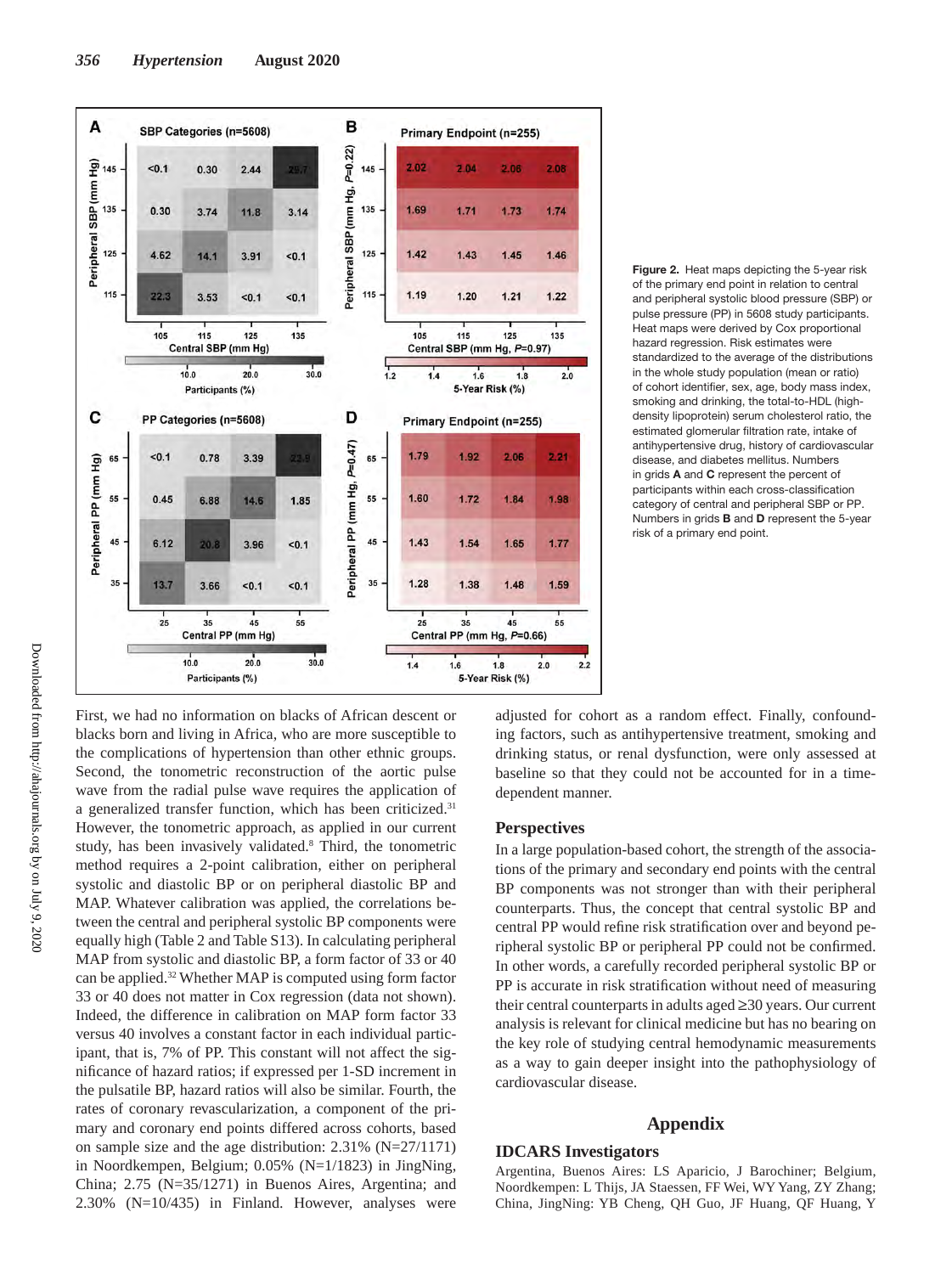Li, CS Sheng, JG Wang; Czech Republic, Pilsen: J Filipovský, J Seidlerová; Finland, FINRISK: EP Juhanoja, AM Jula, AS Lindroos, TJ Niiranen, SS Sivén; Italy, Padova: E Casiglia, A Pizzioli, V Tikhonoff; Nigeria, Abuja: BS Chori, B Danladi, AN Odili, H Oshaju; Poland, Gdańsk: W Kucharska, K Kunicka, N Gilis-Malinowska, K Narkiewicz, W Sakiewicz, E Swierblewska; Poland, Kraków: K Kawecka-Jaszcz, K Stolarz-Skrzypek; South Africa, Potchefstroom: AE Schutte; South Africa, Johannesburg: GR Norton, AJ Woodiwiss; Switzerland, Bern, Geneva and Lausanne: D Ackermann, M Bochud, B Ponte, M Pruijm; Uruguay, Montevideo: R Álvarez-Vaz, C Américo, C Baccino, L Borgarello, L Florio, P Moliterno, A Noboa, O Noboa, A Olascoaga, P Parnizari, M Pécora.

None.

# **Disclosures**

#### **Sources of Funding**

Supported by Argentina: The Internal Medicine Service, Hospital Italiano de Buenos Aires, Buenos Aires, Argentina; Belgium: European Union (HEALTH-F7-305507 HOMAGE), European Research Council (Advanced Researcher Grant 2011-294713-EPLORE and Proof-of-Concept Grant 713601-uPROPHET), European Research Area Net for Cardiovascular Diseases (JTC2017-046- PROACT) and Research Foundation Flanders, Ministry of the Flemish Community, Brussels, Belgium (G.0881.13); China: The National Natural Science Foundation of China (grants 81470533, 81400312, 81770455, 81970353, and 91639203), the Ministry of Science and Technology (2016YFC0900902, 2016YFC1300100 and 2018YFC1704902), Beijing, China, and by the Shanghai Commissions of Science and Technology (grants 19ZR1443300, 14ZR1436200 and 15XD1503200), and the Shanghai Municipal Health Commission (15GWZK0802, 2017BR025, 201940297 and a Grant for Leading Academics); Czech Republic: European Union (grants LSHM-CT-2006–037093 and HEALTH-F4-2007–201550) and Charles University Research Fund (project P36); Finland: Academy of Finland (grant 321351), Emil Aaltonen Foundation, the Paavo Nurmi Foundation, the Urmas Pekkala Foundation, and the Hospital District of South-Western Finland; Italy: European Union (grants LSHM-CT-2006–037093 and HEALTH-F4-2007–201550); Poland (Gdańsk): European Union (grants LSHM-CT-2006–037093 and HEALTH-F4-2007–201550); Poland (Kraków): European Union (grants LSHM-CT-2006–037093 and HEALTH-F4-2007–201550) and Foundation for Polish Science; Uruguay: Asociación Española Primera en Salud; and Switzerland: Swiss National Science Foundation (FN 33CM30‐124087 and FN 33CM30‐140331). The NPA Alliance for the Promotion of Preventive Medicine (APPREMED), Mechelen, Belgium received a nonbinding grant from OMRON Healthcare, Co, Ltd, Kyoto, Japan.

#### **References**

- 1. Murray CJ, Ezzati M, Flaxman AD, Lim S, Lozano R, Michaud C, Naghavi M, Salomon JA, Shibuya K, Vos T, et al. GBD 2010: design, definitions, and metrics. *Lancet.* 2012;380:2063–2066. doi: 10.1016/S0140- 6736(12)61899-6
- 2. O'Rourke MF, Safar ME. Relationship between aortic stiffening and microvascular disease in brain and kidney: cause and logic of therapy. *Hypertension.* 2005;46:200–204. doi: 10.1161/01.HYP. 0000168052.00426.65
- 3. Staessen JA, Gasowski J, Wang JG, Thijs L, Den Hond E, Boissel JP, Coope J, Ekbom T, Gueyffier F, Liu L, et al. Risks of untreated and treated isolated systolic hypertension in the elderly: meta-analysis of outcome trials. *Lancet.* 2000;355:865–872. doi: 10.1016/s0140-6736(99)07330-4
- 4. Mitchell GF, Wang N, Palmisano JN, Larson MG, Hamburg NM, Vita JA, Levy D, Benjamin EJ, Vasan RS. Hemodynamic correlates of blood pressure across the adult age spectrum: noninvasive evaluation in the Framingham Heart Study. *Circulation.* 2010;122:1379–1386. doi: 10.1161/CIRCULATIONAHA.109.914507
- 5. Kaess BM, Rong J, Larson MG, Hamburg NM, Vita JA, Cheng S, Aragam J, Levy D, Benjamin EJ, Vasan RS, et al. Relations of central hemodynamics and aortic stiffness with left ventricular structure and

function: the framingham heart study. *J Am Heart Assoc.* 2016;5:e002693. doi: 10.1161/JAHA.115.002693

- 6. Vasan RS, Short MI, Niiranen TJ, Xanthakis V, DeCarli C, Cheng S, Seshadri S, Mitchell GF. Interrelations between arterial stiffness, target organ damage, and cardiovascular disease outcomes. *J Am Heart Assoc*. 2019;8:e012141. doi: 10.1161/JAHA.119.012141
- 7. McEniery CM, Cockcroft JR, Roman MJ, Franklin SS, Wilkinson IB. Central blood pressure: current evidence and clinical importance. *Eur Heart J.* 2014;35:1719–1725. doi: 10.1093/eurheartj/eht565
- 8. Pauca AL, O'Rourke MF, Kon ND. Prospective evaluation of a method for estimating ascending aortic pressure from the radial artery pressure waveform. *Hypertension.* 2001;38:932–937. doi: 10.1161/hy1001.096106
- 9. World Health Organization. *Global Status Report on Alcohol and Health 2018*. Geneva, Switzerland: World Health Organization; 2018.
- 10. Pencina MJ, D'Agostino RB, Zdrojewski T, Williams K, Thanassoulis G, Furberg CD, Peterson ED, Vasan RS, Sniderman AD. Apolipoprotein B improves risk assessment of future coronary heart disease in the Framingham Heart Study beyond LDL-C and non-HDL-C. *Eur J Prev Cardiol.* 2015;22:1321–1327. doi: 10.1177/2047487315569411
- 11. Yang WY, Melgarejo JD, Thijs L, Zhang ZY, Boggia J, Wei FF, Hansen TW, Asayama K, Ohkubo T, Jeppesen J, et al; International Database on Ambulatory Blood Pressure in Relation to Cardiovascular Outcomes (IDACO) Investigators. Association of office and ambulatory blood pressure with mortality and cardiovascular outcomes. *JAMA.* 2019;322:409– 420. doi: 10.1001/jama.2019.9811
- 12. Gillespie BW. Use of generalized R-squared in Cox regression APHA Scientific Session and Event Listing 2006. Available at: http://apha.confex.com/apha/134am/techprogram/paper\_135906.htm.
- 13. Gu YM, Thijs L, Li Y, Asayama K, Boggia J, Hansen TW, Liu YP, Ohkubo T, Björklund-Bodegård K, Jeppesen J, et al; International Database on Ambulatory blood pressure in relation to Cardiovascular Outcomes (IDACO) Investigators. Outcome-driven thresholds for ambulatory pulse pressure in 9938 participants recruited from 11 populations. *Hypertension.* 2014;63:229–237. doi: 10.1161/HYPERTENSIONAHA.113.02179
- 14. Boutouyrie P, Bussy C, Lacolley P, Girerd X, Laloux B, Laurent S. Association between local pulse pressure, mean blood pressure, and largeartery remodeling. *Circulation.* 1999;100:1387–1393. doi: 10.1161/01. cir.100.13.1387
- 15. Covic A, Goldsmith DJ, Panaghiu L, Covic M, Sedor J. Analysis of the effect of hemodialysis on peripheral and central arterial pressure waveforms. *Kidney Int.* 2000;57:2634–2643. doi: 10.1046/j.1523-1755.2000.00124.x
- 16. Roman MJ, Devereux RB, Kizer JR, Lee ET, Galloway JM, Ali T, Umans JG, Howard BV. Central pressure more strongly relates to vascular disease and outcome than does brachial pressure: the Strong Heart Study. *Hypertension.* 2007;50:197–203. doi: 10.1161/HYPERTENSIONAHA.107.089078
- 17. Wang KL, Cheng HM, Chuang SY, Spurgeon HA, Ting CT, Lakatta EG, Yin FC, Chou P, Chen CH. Central or peripheral systolic or pulse pressure: which best relates to target organs and future mortality? *J Hypertens.* 2009;27:461–467. doi: 10.1097/hjh.0b013e3283220ea4
- 18. DeLoach SS, Appel LJ, Chen J, Joffe MM, Gadegbeku CA, Mohler ER III, Parsa A, Perumal K, Rafey MA, Steigerwalt SP, et al. Aortic pulse pressure is associated with carotid IMT in chronic kidney disease: report from Chronic Renal Insufficiency Cohort. *Am J Hypertens.* 2009;22:1235–1241. doi: 10.1038/ajh.2009.156
- 19. Manisty CH, Zambanini A, Parker KH, Davies JE, Francis DP, Mayet J, McG Thom SA, Hughes AD; Anglo-Scandinavian Cardiac Outcome Trial Investigators. Differences in the magnitude of wave reflection account for differential effects of amlodipine- versus atenololbased regimens on central blood pressure: an Anglo-Scandinavian Cardiac Outcome Trial substudy. *Hypertension.* 2009;54:724–730. doi: 10.1161/HYPERTENSIONAHA.108.125740
- 20. Nakayama Y, Tsumura K, Yamashita N, Yoshimaru K, Hayashi T. Pulsatility of ascending aortic pressure waveform is a powerful predictor of restenosis after percutaneous transluminal coronary angioplasty. *Circulation.* 2000;101:470–472. doi: 10.1161/01.cir.101.5.470
- 21. Willum-Hansen T, Staessen JA, Torp-Pedersen C, Rasmussen S, Thijs L, Ibsen H, Jeppesen J. Prognostic value of aortic pulse wave velocity as index of arterial stiffness in the general population. *Circulation.* 2006;113:664–670. doi: 10.1161/CIRCULATIONAHA.105.579342
- 22. Williams B, Lacy PS, Thom SM, Cruickshank K, Stanton A, Collier D, Hughes AD, Thurston H, O'Rourke M; CAFE Investigators; Anglo-Scandinavian Cardiac Outcomes Trial Investigators; CAFE Steering Committee and Writing Committee. Differential impact of blood pressure-lowering drugs on central aortic pressure and clinical outcomes: principal results of the Conduit Artery Function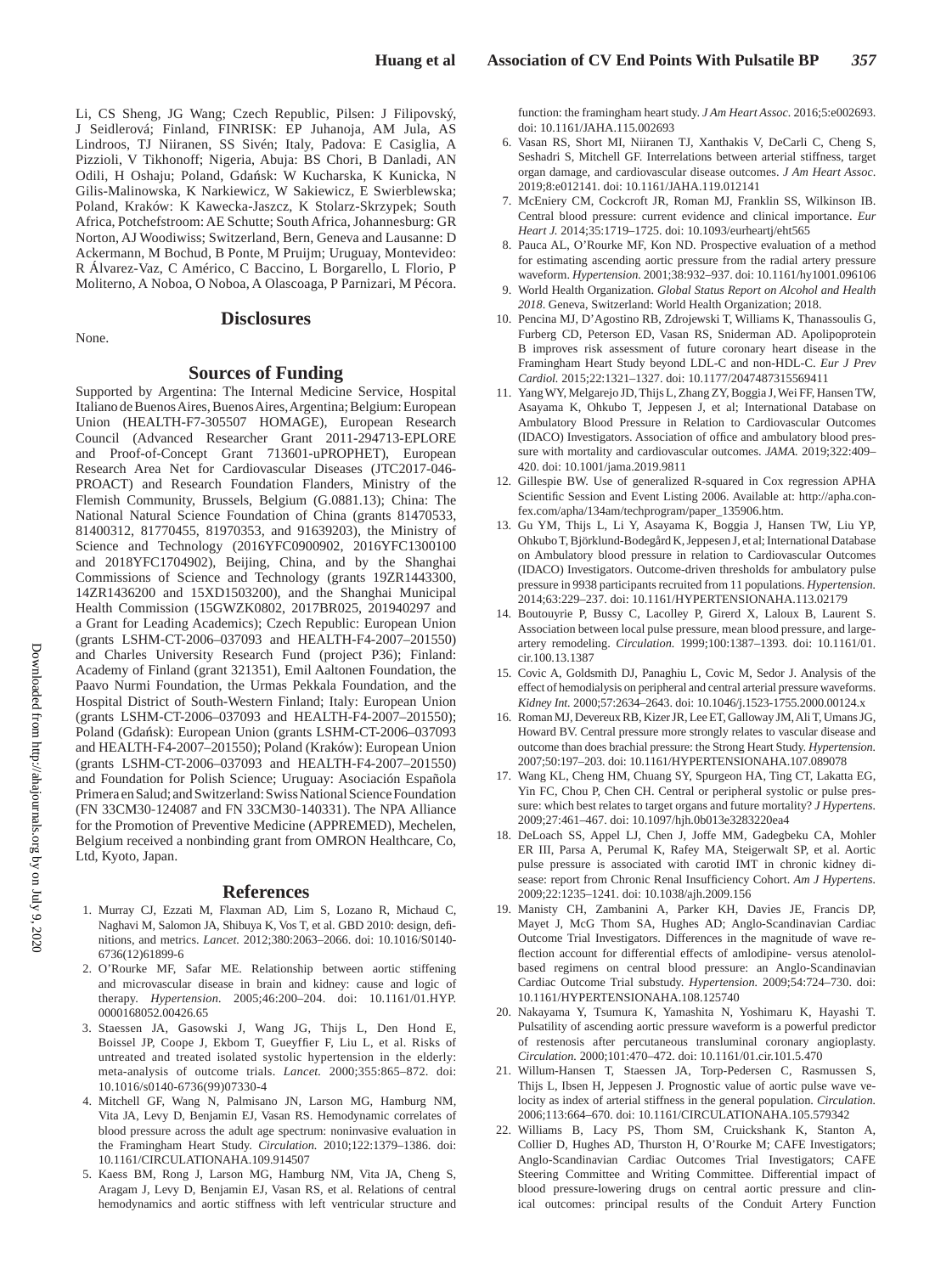Evaluation (CAFE) study. *Circulation.* 2006;113:1213–1225. doi: 10.1161/CIRCULATIONAHA.105.595496

- 23. Jankowski P, Kawecka-Jaszcz K, Czarnecka D, Brzozowska-Kiszka M, Styczkiewicz K, Loster M, Kloch-Badełek M, Wiliński J, Curyło AM, Dudek D; Aortic Blood Pressure and Survival Study Group. Pulsatile but not steady component of blood pressure predicts cardiovascular events in coronary patients. *Hypertension.* 2008;51:848–855. doi: 10.1161/HYPERTENSIONAHA.107.101725
- 24. Redelinghuys M, Norton GR, Scott L, Maseko MJ, Brooksbank R, Majane OH, Sareli P, Woodiwiss AJ. Relationship between urinary salt excretion and pulse pressure and central aortic hemodynamics independent of steady state pressure in the general population. *Hypertension.* 2010;56:584–590. doi: 10.1161/HYPERTENSIONAHA.110.156323
- 25. Mitchell GF, Hwang SJ, Vasan RS, Larson MG, Pencina MJ, Hamburg NM, Vita JA, Levy D, Benjamin EJ. Arterial stiffness and cardiovascular events: the Framingham Heart Study. *Circulation.* 2010;121:505–511. doi: 10.1161/CIRCULATIONAHA.109.886655
- 26. Boutouyrie P, Bussy C, Hayoz D, Hengstler J, Dartois N, Laloux B, Brunner H, Laurent S. Local pulse pressure and regression of arterial wall hypertrophy during long-term antihypertensive treatment. *Circulation.* 2000;101:2601–2606. doi: 10.1161/01.cir.101.22.2601
- 27. Pini R, Cavallini MC, Palmieri V, Marchionni N, Di Bari M, Devereux RB, Masotti G, Roman MJ. Central but not brachial blood pressure predicts

cardiovascular events in an unselected geriatric population: the ICARe Dicomano Study. *J Am Coll Cardiol.* 2008;51:2432–2439. doi: 10.1016/j.jacc.2008.03.031

- 28. Dart AM, Gatzka CD, Kingwell BA, Willson K, Cameron JD, Liang YL, Berry KL, Wing LM, Reid CM, Ryan P, et al. Brachial blood pressure but not carotid arterial waveforms predict cardiovascular events in elderly female hypertensives. *Hypertension.* 2006;47:785–790. doi: 10.1161/01.HYP.0000209340.33592.50
- 29. Safar ME, Blacher J, Pannier B, Guerin AP, Marchais SJ, Guyonvarc'h PM, London GM. Central pulse pressure and mortality in end-stage renal disease. *Hypertension.* 2002;39:735–738. doi: 10.1161/hy0202.098325
- 30. Vlachopoulos C, Aznaouridis K, Stefanadis C. Prediction of cardiovascular events and all-cause mortality with arterial stiffness: a systematic review and meta-analysis. *J Am Coll Cardiol.* 2010;55:1318–1327. doi: 10.1016/j.jacc.2009.10.061
- 31. Segers P, Mahieu D, Kips J, Van Bortel LM. The use of a generalized transfer function: different processing, different results! *J Hypertens.* 2007;25:1783–1787. doi: 10.1097/HJH.0b013e3282ef5c5f
- 32. Bos WJ, Verrij E, Vincent HH, Westerhof BE, Parati G, van Montfrans GA. How to assess mean blood pressure properly at the brachial artery level. *J Hypertens.* 2007;25:751–755. doi: 10.1097/HJH.0b013e32803fb621

# Novelty and Significance

#### What Is New?

- • In a population-based cohort of people aged ≥30 years, the risk of a composite cardiovascular end point, total mortality, a coronary end point and stroke increased with higher systolic blood pressure and pulse pressure, irrespective of whether these pulsatile blood pressure components were measured centrally or peripherally. Our study showed that central systolic blood pressure and pulse pressure did not improve risk stratification over and beyond their peripheral counterparts.
- Correlations close to unity between the central and peripheral pulsatile blood pressure levels provided the explanation.

#### What Is Relevant?

• A carefully recorded peripheral pulsatile blood pressure component is sufficient in risk stratification without the need of measuring their central counterparts to refine risk prediction in adults older than 30 years.

• Our observations are relevant for clinical medicine, but have no bearing on the key role of studying central hemodynamic measurements as a way to gain deeper insight in the pathophysiology of cardiovascular disease.

#### **Summary**

Associations of cardiovascular complications with systolic blood pressure and pulse pressure were not stronger if blood pressure was measured centrally, compared with peripherally. The emphasis in daily clinical practice should remain on the careful measurement of brachial blood pressure.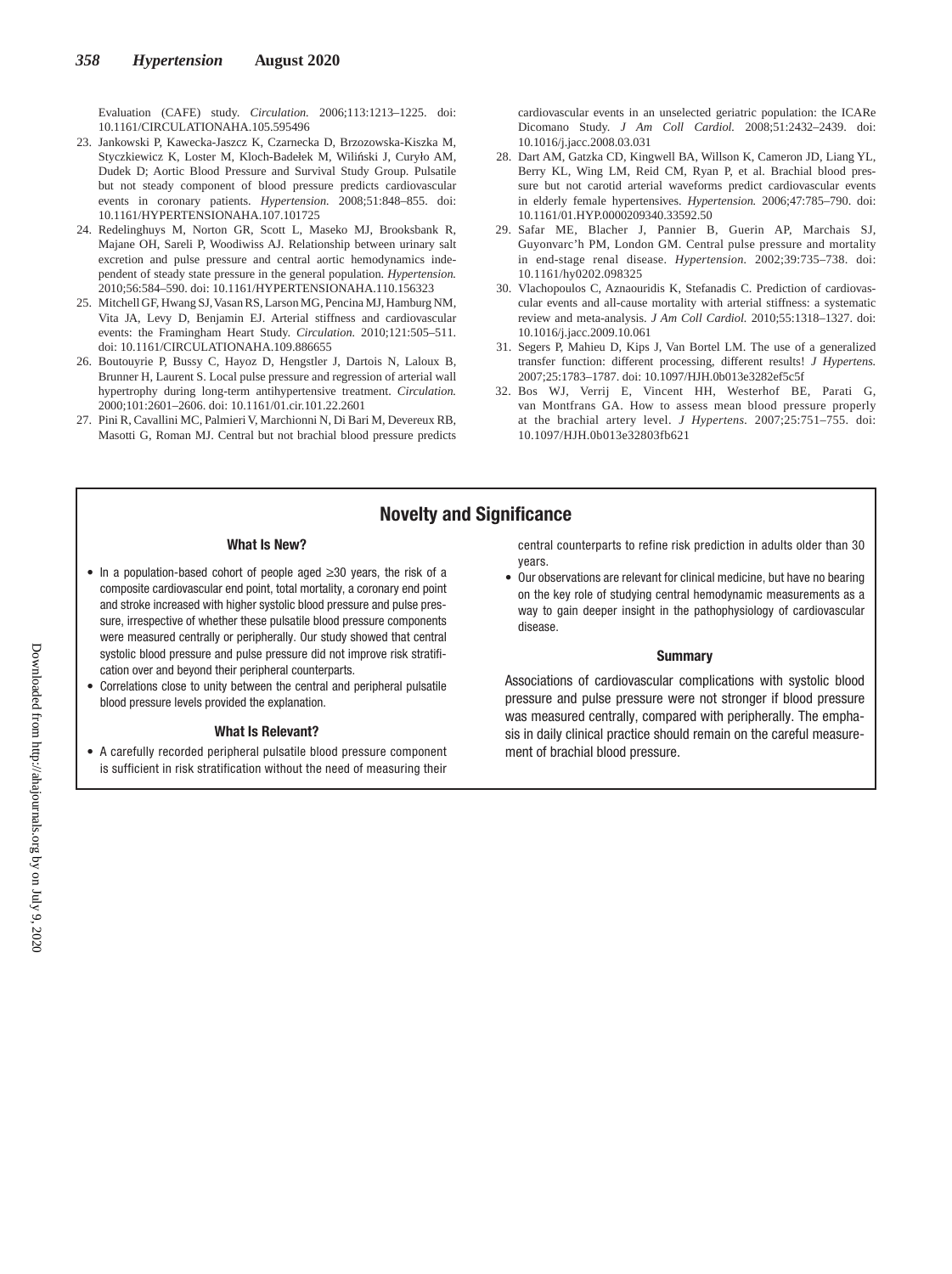# **Data Supplement**

*Cardiovascular Endpoints and Mortality Are Not Closer Associated With Central Than Peripheral Pulsatile Blood Pressure Components* 

QF Huang, LS Aparicio, L Thijs, FF Wei, JD Melgarejo, YB Cheng, CS Sheng, WY Yang, N Gilis-Malinowska, J Boggia, TJ Niiranen, W Wojciechowska, K Stolarz-Skrzypek, J Barochiner, D Ackermann, V Tikhonoff, B Ponte, M Pruijm, E Casiglia, K Narkiewicz, J Filipovský, D Czarnecka, K Kawecka-Jaszcz, AM Jula, M Bochud, T Vanassche, P Verhamme, HAJ Struijker-Boudier, JG Wang, ZY Zhang, Y Li, JA Staessen, and the International Database of Central Arterial Properties for Risk Stratification Investigators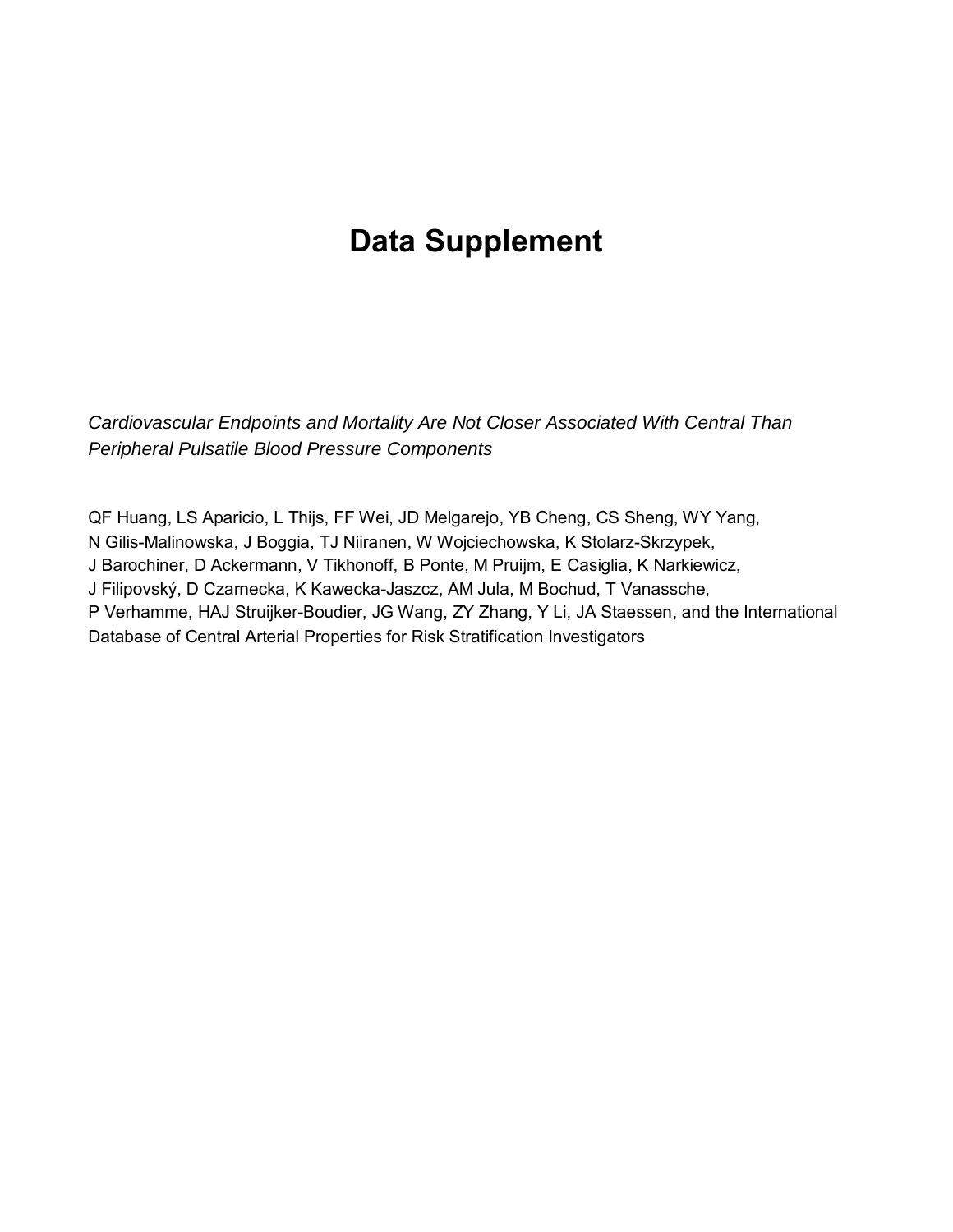| <b>Table of Contents</b> |                                                                                                                                           | Page            |
|--------------------------|-------------------------------------------------------------------------------------------------------------------------------------------|-----------------|
| <b>References</b>        |                                                                                                                                           | S <sub>3</sub>  |
| Table S1.                | Baseline and follow-up by cohort                                                                                                          | S <sub>5</sub>  |
| Table S2.                | Literature sources by cohort                                                                                                              | S <sub>6</sub>  |
| Table S3.                | Assessment of central haemodynamics by cohort                                                                                             | S7              |
| Table S4.                | ICD coding and number of endpoints in 5608 participants                                                                                   | S <sub>8</sub>  |
| Table S5.                | Baseline characteristics of participants by fourths of the distribution of central systolic BP                                            | S9              |
| Table S6.                | Baseline characteristics of participants by fourths of the distribution of peripheral systolic BP                                         | S <sub>10</sub> |
| Table S7.                | Hemodynamic measurements in 3034 women and 2574 men                                                                                       | S <sub>11</sub> |
| Table S8.                | Correlation matrix of BP with clinical and biochemical variables                                                                          | S12             |
| Table S9.                | Incidence of endpoints by fourths of the distributions of central and peripheral systolic BP                                              | S <sub>13</sub> |
|                          | Table S10. Incidence of endpoints by fourths of the distributions of central and peripheral pulse pressure                                | S <sub>14</sub> |
|                          | Table S11. Association of the primary endpoint with the pulsatile and steady BP components                                                | S <sub>15</sub> |
|                          | <b>Table S12.</b> Association of the primary endpoint with the central and peripheral pulsatile BP components<br>in various subgroups     | S <sub>16</sub> |
|                          | Table S13. Correlation matrix between peripheral and central BP levels using peripheral diastolic and mean<br>arterial BP for calibration | S17             |
|                          | Figure S1. Cumulative incidence of the primary endpoint by fourths of the distributions of central and<br>peripheral pulse pressure       | S <sub>18</sub> |
|                          | Figure S2. Cumulative incidence of the secondary endpoints by fourths of the distributions of central systolic BP.                        | S <sub>19</sub> |
|                          | Figure S3. Cumulative incidence of the secondary endpoints by fourths of the distributions of central pulse pressure.                     | S <sub>20</sub> |
|                          | Figure S4. Heat maps depicting the 5-year risk of secondary endpoints in relation to central and peripheral SBP                           | S <sub>21</sub> |
|                          | Figure S5. Heat maps depicting the 5-year risk of secondary endpoints in relation to central and peripheral PP                            | S <sub>22</sub> |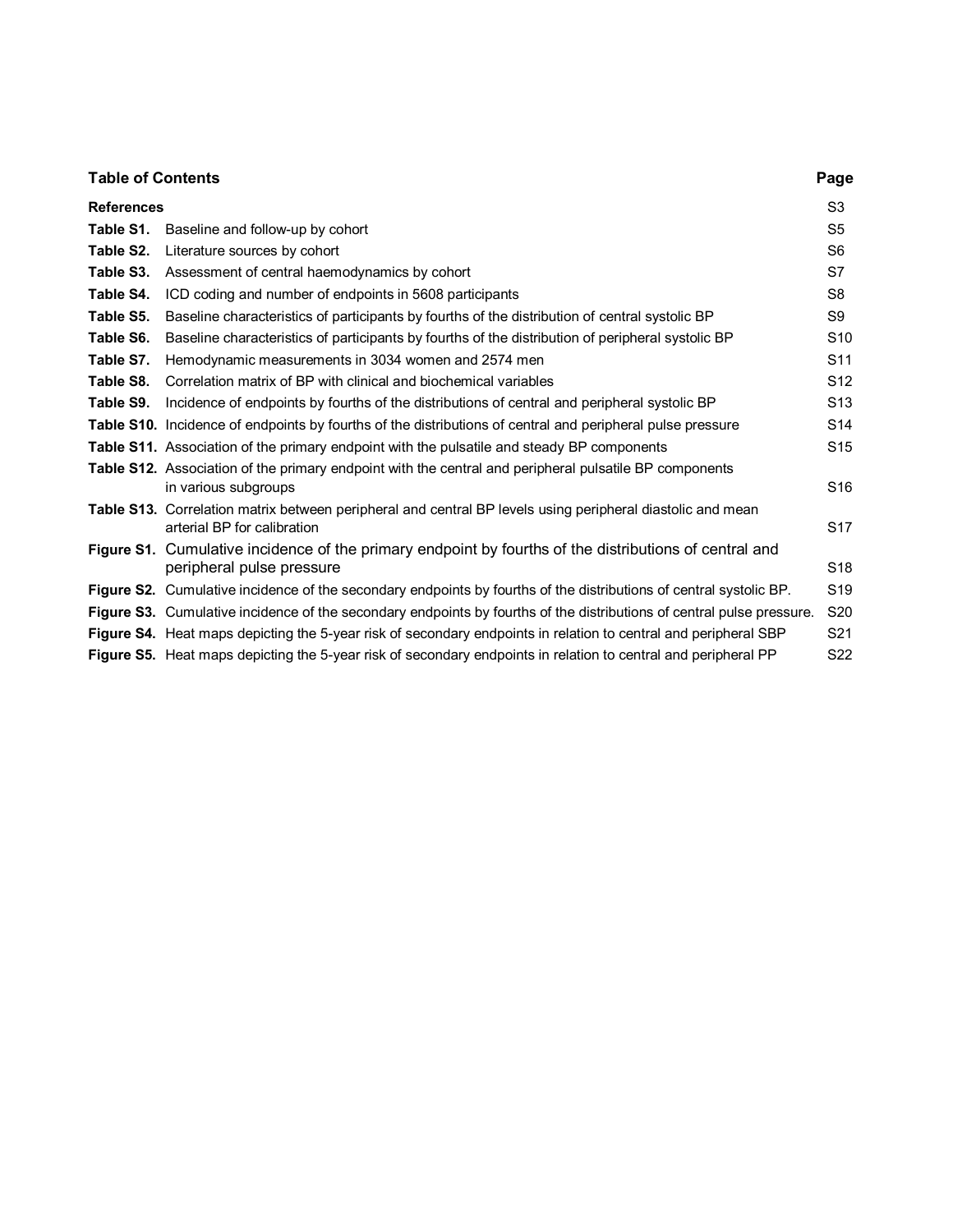# **References**

- 1. Cuffaro P, Morales M, Barochiner J, Rada M, Alfie J, Aparicio L, Galarza C, Micali R, Marin M, Waisman G. Validation of a new piezoelectric device for noninvasive measurement of central aortic systolic blood pressure. *Blood Press Monit.* 2018;23:49– 51.
- 2. Aparicio LS, Barochiner J, Peuchot VA, Giunta DH, Martínez R, Morales MS, Cuffaro PE, Waisman GD. Comparing office, central, home and ambulatory blood pressure in predicting left ventricular mass. *Hipertens Riesgo Vasc.* 2019;36:5–13.
- 3. Jin Y, Kuznetsova T, Maillard M, Richter T, Thijs L, Bochud M, Herregods MC, Burnier M, Fagard R, Staessen JA. Independent relations of left ventricular structure with the 24 hour urinary excretion of sodium and aldosterone. *Hypertension.* 2009;54:489–495.
- 4. Stolarz-Skrzypek K, Kuznetsova T, Thijs L, Tikhonoff V, Seidlerova J, Richart T, Jin Y, Olszanecka A, Malyutina S, Casiglia E, Filipovsky J, Kawecka-Jaszcz K, Nikitin Y, Staessen JA, European Project On Genes in Hypertension (EPOGH) Investigators. Fatal and nonfatal outcomes, incidence of hypertension, and blood pressure changes in relation to urinary sodium excretion. *J Am Med Ass.* 2011;305:1777–1785.
- 5. Wei FF, Trenson S, Monney P, Yang WY, Pruijm M, Zhang ZY, Bouatou Y, Huang QF, Ponte B, Martin PY, Thijs L, Kuznetsova T, Allegaert K, Janssens S, Vermeer C, Verhamme P, Burnier M, Bochud M, Ehret G, Staessen JA. Epidemiological and histological findings implicate matrix Gla protein in diastolic left ventricular dysfunction. *PLoS One.* 2018;13:e0193967.
- 6. Liu YP, Thijs L, Kuznetsova T, Gu YM, Asayama K, Stolarz-Skrzypek K, Jin Y, Verhamme P, Struijker-Boudier HAJ, Staessen JA. Central systolic augmentation indexes and urinary sodium in a white population. *Am J Hypertens.* 2013;26:95–103.
- 7. Liu YP, Gu YM, Thijs L, Asayama K, Jin Y, Jacobs L, Kuznetsova T, Verhamme P, Van Bortel L, Struijker-Boudier H, Staessen JA. Do level and variability of systolic blood pressure predict arterial properties or vice versa? *J Hum Hypertens.* 2013;28:316–322.
- 8. Li Y, Wang JG, Nawrot T, Wang GL, Qian YS, Staessen JA, Zhu DL. Are published characteristics of the ambulatory blood pressure generalizable to rural Chinese? The JingNing population study. *Blood Press Monit.* 2005;10:125–134.
- 9. Li Y, Staessen JA, Li LH, Gao PJ, Thijs L, Brand E, Brand-Herrmann SM, Zhu DL, Wang JG. Blood pressure and urinary sodium excretion in relation to the A-1984G adrenomedullin polymorphism in a Chinese population. *Kidney Intern.* 2006;69:1153– 1158.
- 10. Li Y, Wang JG, Gao PJ, Wang GL, Qian YS, Zhu DL, Staessen JA. Interaction between body mass index and alcohol intake in relation to blood pressure in HAN and SHE Chinese. *Am J Hypertens.* 2006;19:448–453.
- 11. Li Y, Staessen JA, Sheng CS, Huang QF, O'Rourke M, Wang JG. Age dependency of peripheral and central systolic pressures : cross-sectional and longitudinal observations in a Chinese population. *Hypertens Res.* 2012;35:115–122.
- 12. Li Y, Staessen JA, Li LH, Huang QF, Lu L, Wang JG. Reference values for the arterial pulse wave in Chinese. *Am J Hypertens.* 2008;21:668–673.
- 13. Kuznetsova T, Staessen JA, Kawecka-Jaszcz K, Babeanu S, Casiglia E, Filipovsky J, Nachev C, Nikitin Y, Peleskã J, O'Brien E. Quality control of the blood pressure phenotype in the European Project on Genes in hypertension. *Blood Press Monit.* 2002;7:215–224.
- 14. Wojciechowska W, Staessen JA, Nawrot T, Cwynar M, Sleidlerová J, Stolarz K, Gasowski J, Tichá M, Richart T, Thijs L, Grodzicki T, Kawecka-Jaszcz K, Filipovský J, on behalf of the European Project on Genes in Hypertension. Reference values in White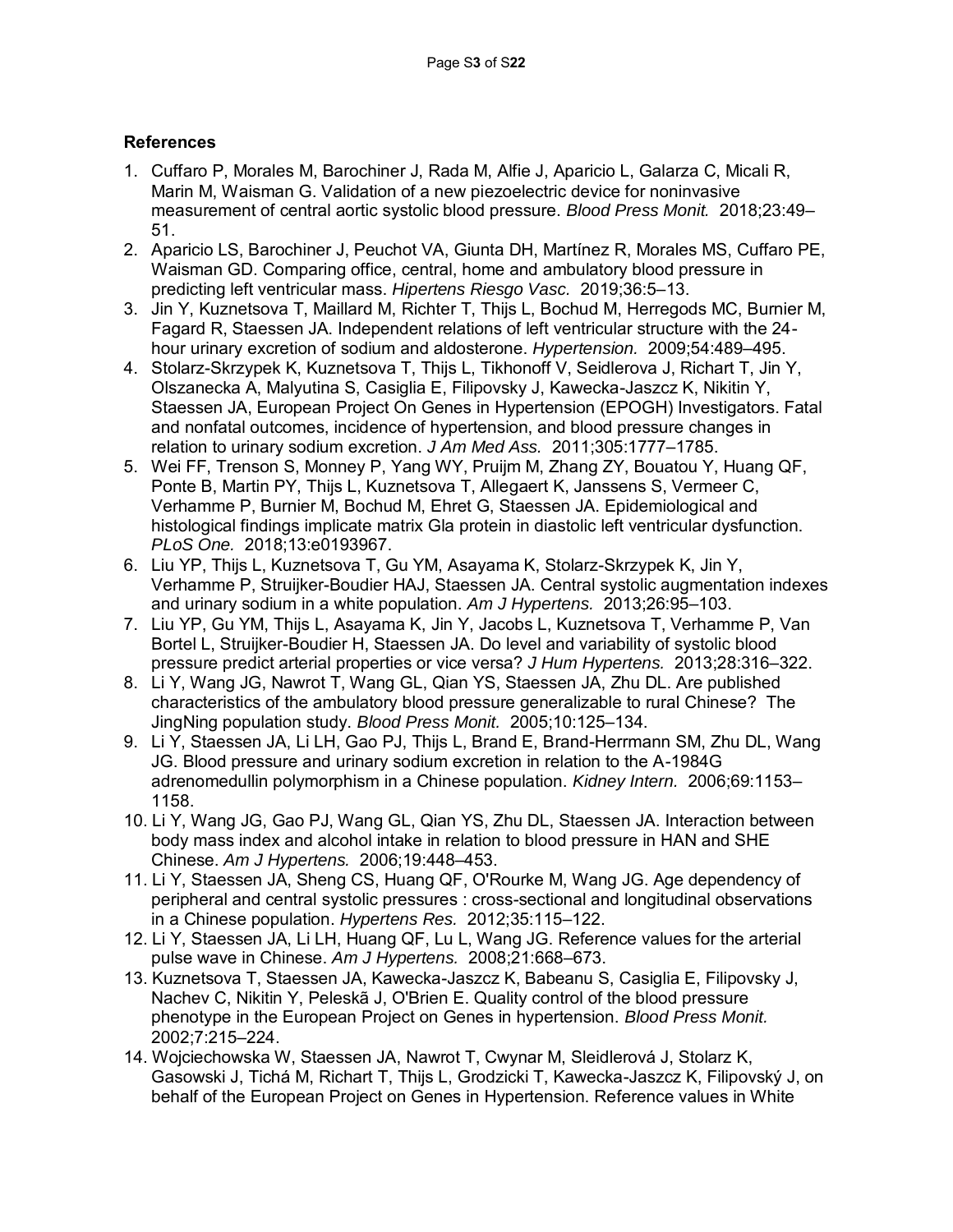Europeans for the arterial pulse wave recorded by means of the ShygmoCor device. *Hypertens Res.* 2006;29:475–483.

- 15. Vartiainen E, Laatikainen T, Peltonen M, Juolevi A, Männistö S, Sundvall J, Jousilahti P, Salomaa V, Valsta L, Puska P. Thirty-five-year trends in cardiovascular risk factors in Finland. *Int J Epidemiol.* 2010;39:504–518.
- 16. Johansson JK, Puukka PJ, Jula AM. Interarm blood pressure difference and target organ damage in the general population. *J Hypertens.* 2014;32:260–266.
- 17. Šwierblewska E, Wolf J, Kunicka K, Graff B, Polonis K, Hoffmann M, Chrostowska M, Szyndler A, Bandosz P, Graff B, Narkiewicz K. Prevalence and distribution of left ventricular diastolic dysfunction in treated patients with long-lasting hypertension. *Blood Press.* 2018;27:376–384.
- 18. Polonis K, Hoffmann M, Szyndler A, Wolf J, Nowak R, Becari C, Laurent S, Boutouyrie P, Melander O, Narkiewicz K. A multilocus genetic risk score is associated with arterial stiffness in hypertensive patients: the CARE NORTH study. *J Hypertens.* 2018;36:1882– 1888.
- 19. Luzardo L, Lujambio I, Sottolano M, da Rosa A, Robaina S, Arce F, Márquez M, Agorrody V, Américo C, Garau M, Krul N, Ríos AC, Florio L, Olascoaga A, Naboa O, Staessen JA, Boggia J. Cohorte GEFA-HT-UY (GEnotipo, Fenotipo y Ambiente de la HiperTensión arterial en UruguaY). Protocolo and primeros resultatos. *Rev Méd Urug.* 2013;29:103–113.
- 20. Luzardo L, Sottolano M, Lujambio I, Robaina S, Thijs L, da Rosa A, Krul N, Carusso F, Rios AC, Olascoaga A, Noboa O, Staessen JA, Boggia J. Quality of the blood pressure phenotype in the GEnotipo, Fenotipo y Ambiente de la hipertensión arterial en UruguaY (GEFA-HT-UY) study. *Blood Press Monit.* 2014;19:339-345.
- 21. Lujambio I, Sottolano M, Luzardo L, Robaina S, Krul N, Thijs L, Carusso F, da Rosa A, Rios AC, Olascoaga A, Garau M, Gadola L, Noboa O, Staessen JA, Boggia J. Estimation of glomerular filtration rate based on serum cystatin c vs. creatinine in a Uruguayan population. *Int J Nephrol.* 2014;2014:837106.
- 22. Luzardo L, Lujambio I, Sottolano M, da Rosa A, Thijs L, Noboa O, Staessen JA, Boggia J. 24-h ambulatory recording of aortic pulse wave velocity and central systolic augmentation : a feasibility study. *Hypertens Res.* 2012;35:980–987.
- 23. Boggia J, Luzardo L, Lujambio I, Sottolano M, Robaina S, Thijs L, Olascoaga A, Noboa O, Struijker-Boudier HA, Safar ME, Staessen JA. The diurnal profile of central hemodynamics in a general Uruguayan population. *Am J Hypertens.* 2016;29:737–746.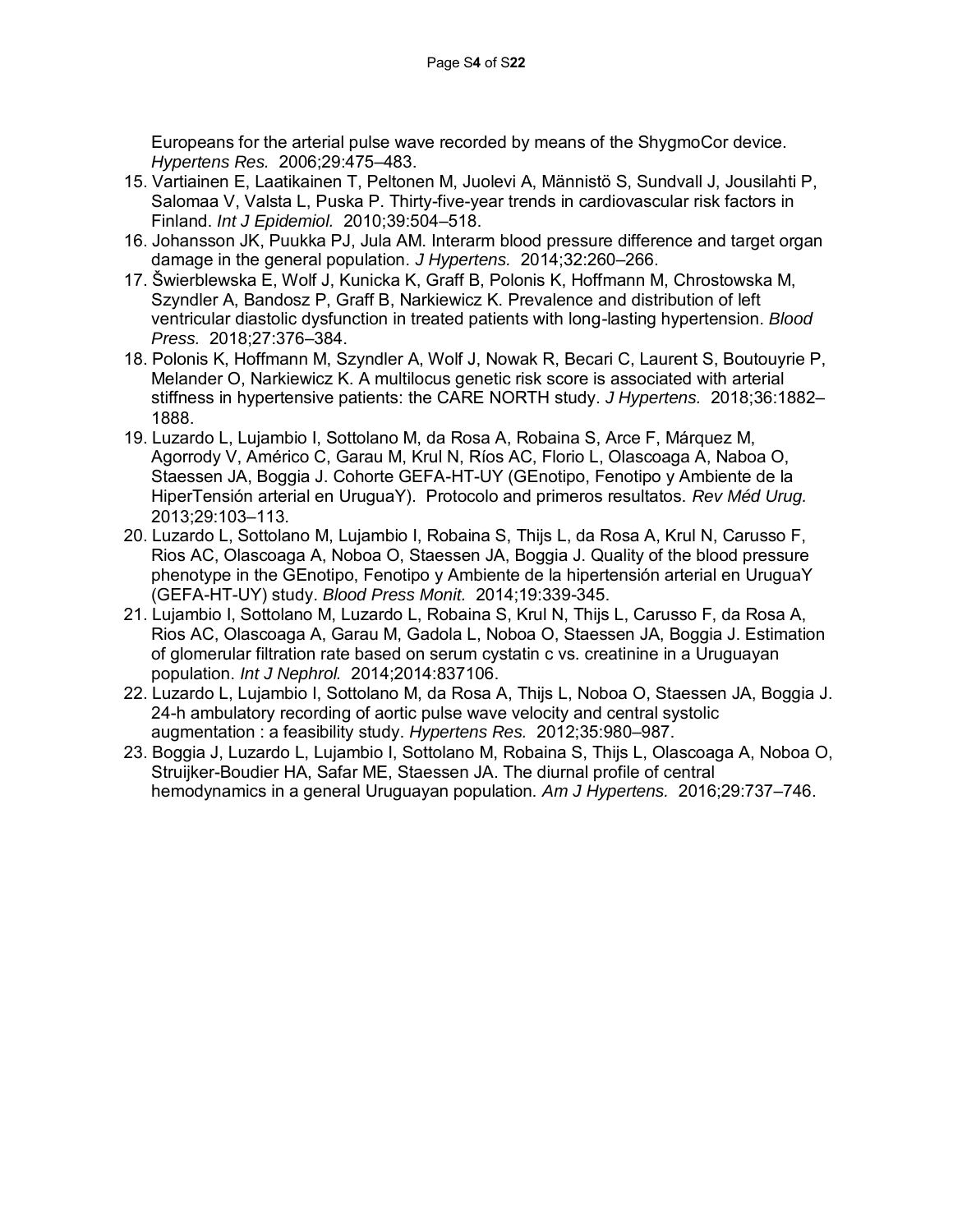# **Table S1. Baseline and Follow-Up by Cohort**

| <b>Catchment Area</b>          | <b>Baseline</b>                  |                                               |                      | <b>Vascular</b>               | N° of Participants |          | Follow-Up      |                                            |  |
|--------------------------------|----------------------------------|-----------------------------------------------|----------------------|-------------------------------|--------------------|----------|----------------|--------------------------------------------|--|
|                                | <b>Sampling</b><br><b>Frame</b>  | <b>Sampling</b><br>Method                     | <b>IPR</b><br>$(\%)$ | <b>Examination</b><br>(years) | In Database        | Analyzed | Last<br>(year) | <b>Median in Years</b><br>(5-95% Interval) |  |
| Argentina, Buenos Aires        | <b>NA</b>                        | Out-patient clinic                            | <b>NA</b>            | 2011-2015                     | 1428               | 1271     | 2018           | $3.3(1.2 - 4.5)$                           |  |
| Belgium, Noordkempen           | Family-based random sample       | Address list                                  | 78                   | 2005-2015                     | 1365               | 1171     | 2018           | $8.9(3.3-12.3)$                            |  |
| China, Zhejiang, JingNing      | Family-based random sample       | All villagers invited                         | 62                   | 2003-2008                     | 2069               | 1823     | 2012           | $4.0(3.6 - 7.6)$                           |  |
| Czech Republic, Pilsen         | Family-based random sample       | Address list                                  | 82                   | 2000-2006                     | 206                | 123      | 2015           | $14.0(8.5 - 14.4)$                         |  |
| Finland, Finrisk               | Community-based random<br>sample | Population registry                           | 70                   | 2007                          | 488                | 435      | 2014           | $6.9(6.8 - 6.9)$                           |  |
| Italy, Padova                  | Family-based random sample       | Address list                                  | 73                   | 2006-2008                     | 302                | 252      | 2013           | $6.6(5.9 - 7.2)$                           |  |
| Poland, Gdańsk                 | Hypertensive patients            | Out-patient clinic                            | 90                   | 2008-2010                     | 297                | 188      | 2017           | $6.1(4.8-8.6)$                             |  |
| Poland, Kraków,<br>Niepolomice | Family-based random sample       | Address list                                  | 54                   | 2001-2008                     | 391                | 219      | 2014           | $12.0(6.1 - 12.2)$                         |  |
| Uruguay, Montevideo            | Age-stratified random sample     | Members of a health<br>insurance organization | 78                   | 2013-2016                     | 325                | 126      | 2016           | $2.3(1.4-3.1)$                             |  |

Abbreviation: IPR, initial participation rate. The European Project on Genes in Hypertension included participants recruited in Kraków, Pilsen and Padova. Participants from Padova were recruited in Mirano in the province of Venice and in Torrebelvicino and Valli del Pasubio in the province of Vicenza. Sample size refers to the number of participants, who underwent an assessment of central hemodynamics at least once. NA indicates not applicable. The timing of the vascular examination is baseline for the longitudinal analyses in the current manuscript.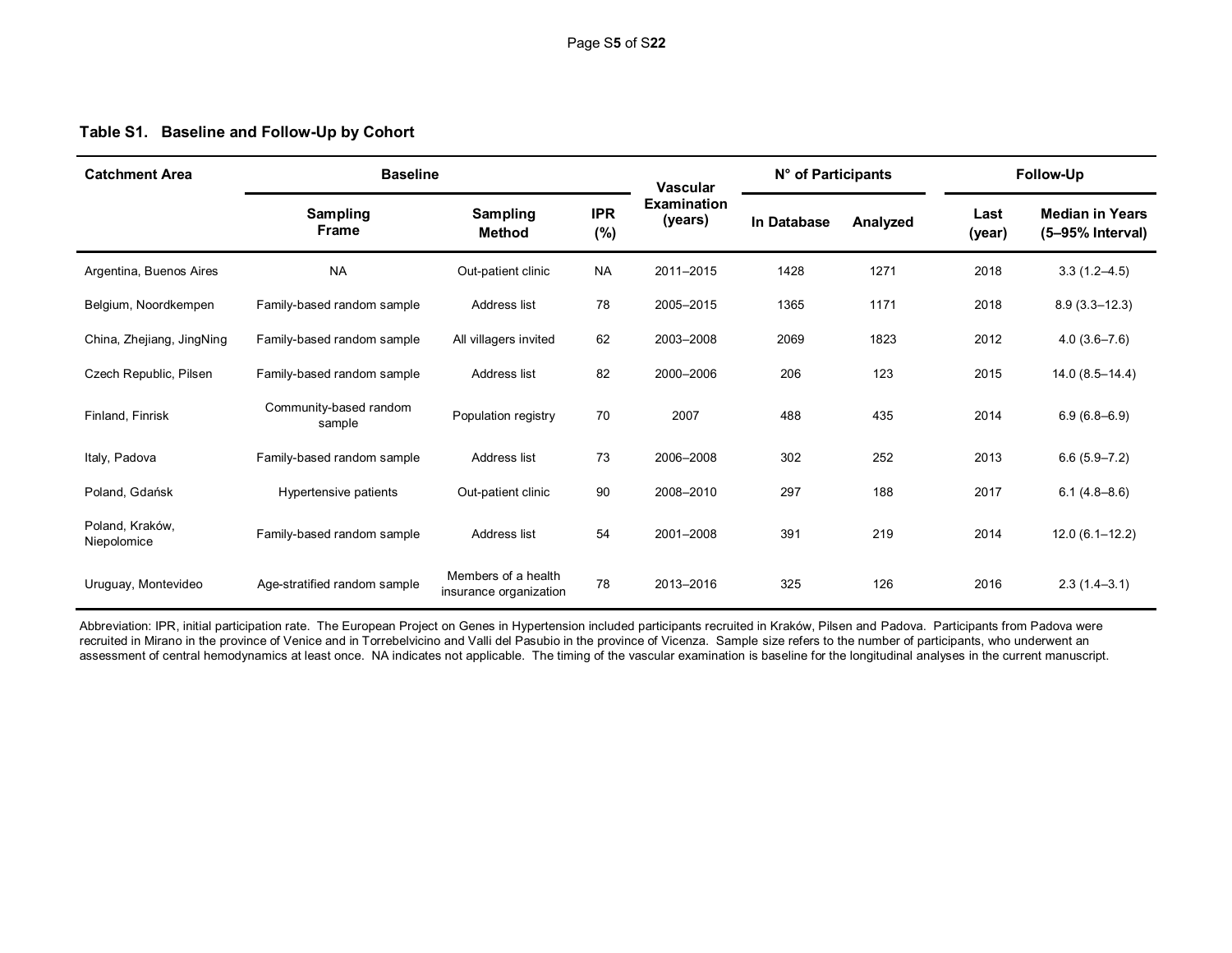# **Table S2. Literature Sources by Study**

| <b>Study Identification</b> |                                                                                      | <b>Literature Sources</b> |              |  |
|-----------------------------|--------------------------------------------------------------------------------------|---------------------------|--------------|--|
| Location                    | Name                                                                                 | Design                    | Hemodynamics |  |
| Argentina, Buenos Aires     | Hospital Italiano de Buenos Aires                                                    | <b>NA</b>                 | 12           |  |
| Belgium, Noordkempen        | Flemish Study on Environment Genes and Health Outcomes (FLEMENGHO)                   | 345                       | 67           |  |
| China, Zhejiang, JingNing   | JingNing Population Study (JNPS)                                                     | 8910                      | 11 12        |  |
| Czech Republic, Pilsen      | European Project on Genes in Hypertension (EPOGH)                                    | 4 1 3                     | 14           |  |
| Finland, Finrisk            | Finrisk                                                                              | 15                        | 16           |  |
| Italy, Padova               | European Project on Genes in Hypertension (EPOGH)                                    | 4 1 3                     | 14           |  |
| Poland, Gdańsk              | <b>CARE NORTH</b>                                                                    | 17                        | 18           |  |
| Poland, Kraków, Niepolomice | European Project on Genes in Hypertension (EPOGH)                                    | 4 1 3                     | 14           |  |
| Uruguay, Montevideo         | Genotipo, Fenotipo y Ambiente de la Hipertensión Arterial en Uruguay<br>(GEFA-HT-UY) | 19 20 21                  | 22 23        |  |

References are listed on pages S3-S4. NA indicates not available.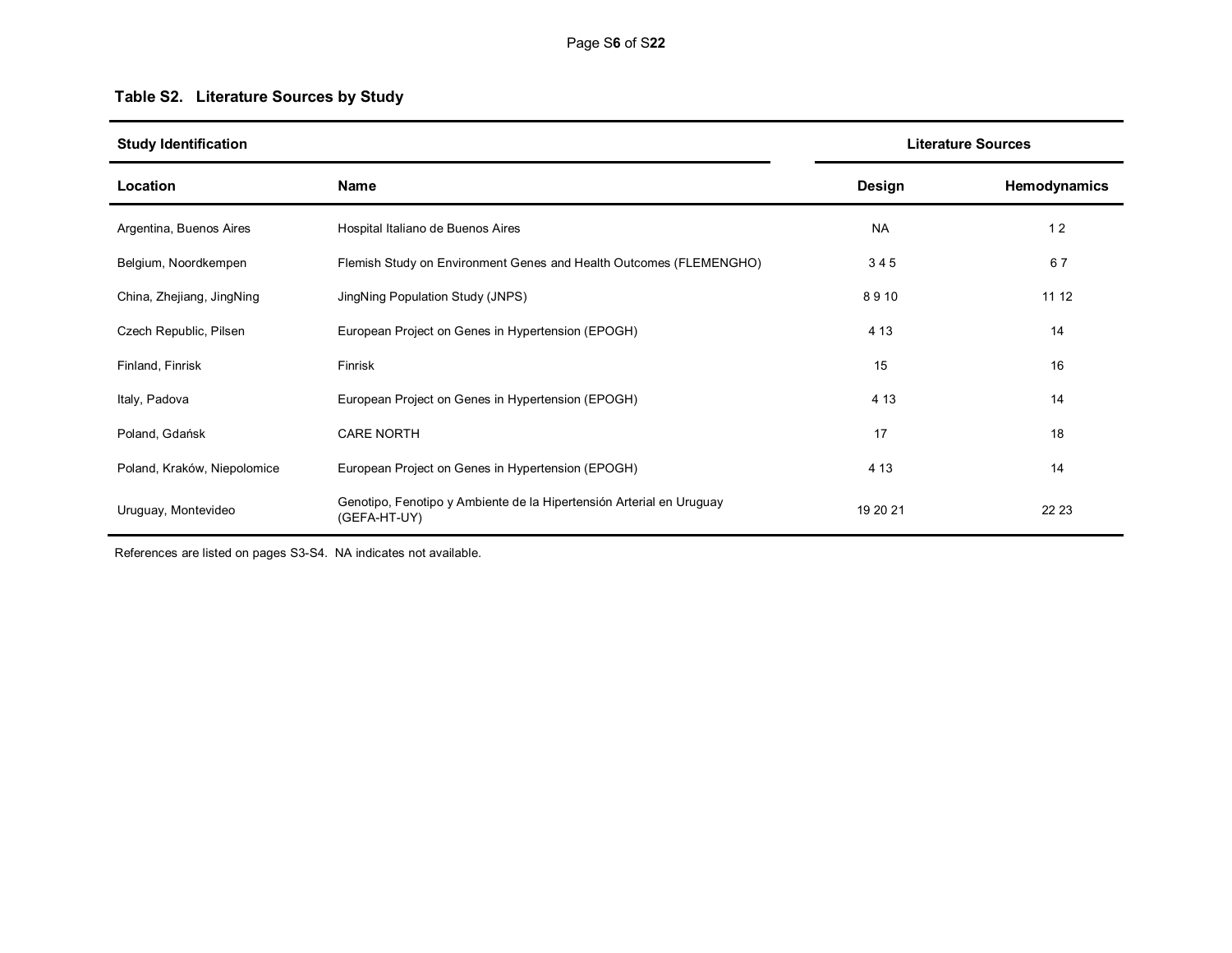|                             | <b>SphygmoCor Device</b> |                 | <b>Blood Pressure Measurement</b><br><b>Performed for Calibration</b> |                             |                   |  |
|-----------------------------|--------------------------|-----------------|-----------------------------------------------------------------------|-----------------------------|-------------------|--|
| <b>Study</b>                | Type                     | <b>Software</b> | <b>Monitor</b>                                                        | Supine<br>Rest<br>(minutes) | No of<br>Readings |  |
| Argentina, Buenos Aires     | <b>CvMS</b>              | 9.0             | Omron 705 CP                                                          | 5                           | $1 - 3$           |  |
| Belgium, Noordkempen        | CvMS                     | 7.1             | Omron 705 CP                                                          | 15                          | 2                 |  |
| China, Zhejiang, JingNing   | CvMS                     | 6.3, 7.1        | Omron 705 CP                                                          | 5                           | 3                 |  |
| Czech Republic, Pilsen      | <b>CvMS</b>              | 7.1             | Omron 705 CP                                                          | 15                          | $\overline{2}$    |  |
| Finland, Finrisk            | CvMS                     | 7.1             | Omron M6                                                              | 5                           | 3                 |  |
| Italy, Padova               | CvMS                     | 7.1             | Omron 705 CP                                                          | 15                          | $\overline{2}$    |  |
| Poland, Gdańsk              | <b>CvMS</b>              | 7.1             | Mercury<br>sphygmomanometer                                           | 5                           | 1                 |  |
| Poland, Kraków, Niepolomice | CvMS                     | 7.1             | Omron 705 CP                                                          | 15                          | $\overline{2}$    |  |
| Uruguay, Montevideo         | CvMS                     | 8.2             | Omron 714, 7220                                                       | 15                          |                   |  |

# **Table S3. Assessment of Central Hemodynamics by Cohort**

Software refers to the version used for data acquisition.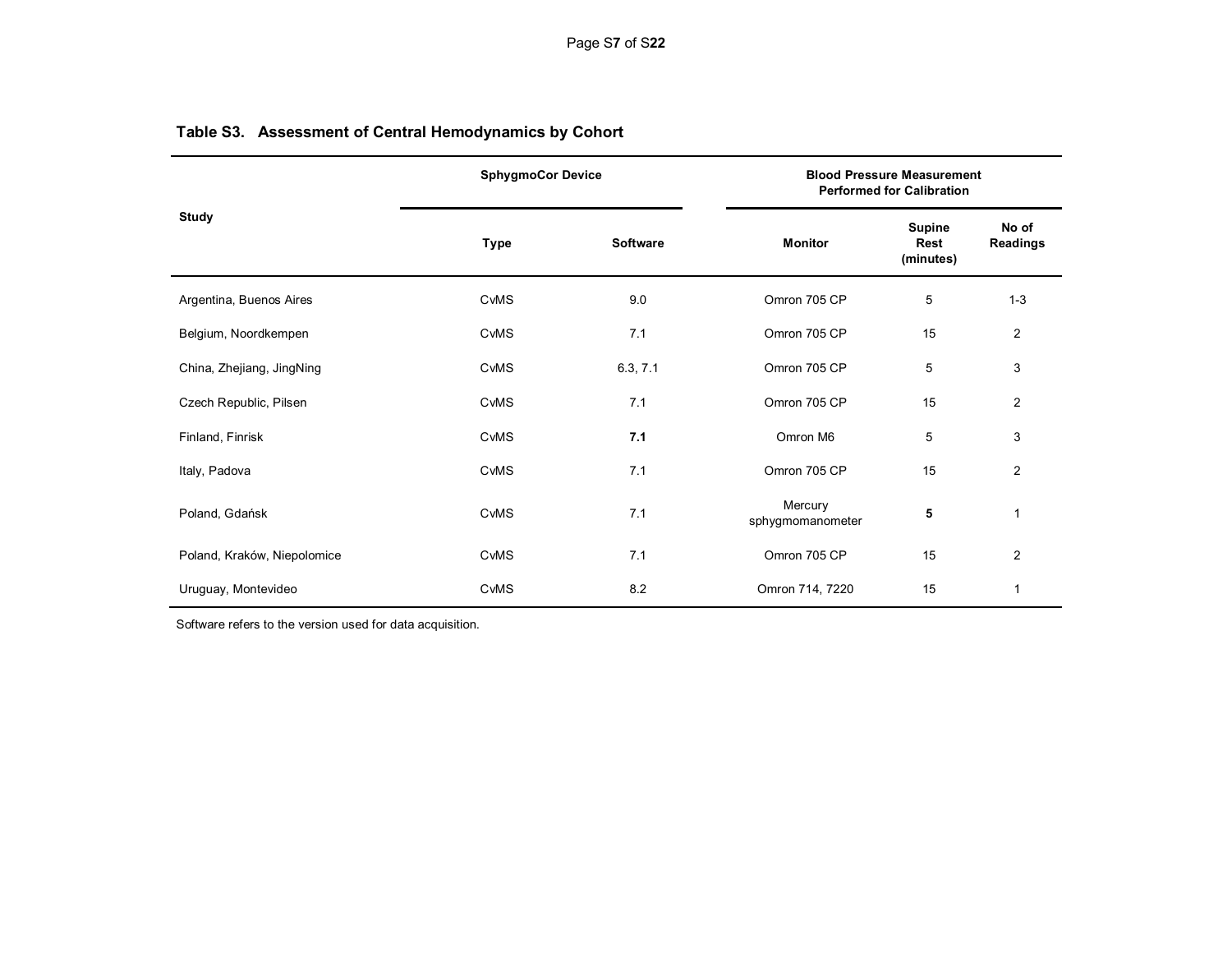|                                   | <b>ICD Codes by Version</b>             |                      |                                  |     | <b>Number of Endpoints</b> |          |  |
|-----------------------------------|-----------------------------------------|----------------------|----------------------------------|-----|----------------------------|----------|--|
| Endpoint                          | 8                                       | $\boldsymbol{9}$     | 10                               | All | Fatal                      | Nonfatal |  |
| <b>Total mortality</b>            |                                         |                      |                                  | 204 | 204                        |          |  |
| Cardiovascular mortality          | 390-458,519.1, 782.4, 795               | 390-459              | I00-I79, J81, R96                | 59  | 59                         |          |  |
| Noncardiovascular mortality       |                                         |                      |                                  | 102 | 102                        |          |  |
| Fatal renal failure               |                                         |                      |                                  | 3   | 3                          |          |  |
| Cause unknown                     | 799                                     | 798.9, 799           | R98, R99                         | 40  | 40                         |          |  |
| Cardiovascular endpoints          |                                         |                      |                                  | 317 |                            |          |  |
| Coronary endpoints                |                                         |                      |                                  | 132 | 24                         | 108      |  |
| Death from ischemic heart disease | 410-412, 414                            | 410-412,414          | 120, 124-125                     | 8   | 8                          |          |  |
| Sudden death                      | 795                                     | 798.1, 798.2, 798.9  | 146, R96                         | 7   | $\overline{7}$             |          |  |
| Myocardial infarction             | 410                                     | 410                  | $121 - 122$                      | 41  | 4                          | 37       |  |
| Coronary revascularization        | $\cdots$                                | $\sim$ $\sim$ $\sim$ | $\ldots$                         | 73  | 3                          | 70       |  |
| Heart failure                     | 427.0, 427.1, 428, 429,<br>519.1, 782.4 | 428 (429.4)a         | 150, 111.0, 113.0,<br>113.2, J81 | 61  | 11                         | 50       |  |
| <b>Stroke</b>                     | 430-434, 436, fatal 438                 | 430-434, 436         | 160-164, fatal 165-168           | 89  | 26                         | 63       |  |

# **Table S4. ICD Coding and Number of Endpoints in 5608 Participants**

Median follow-up was 4.1 years (5th-95th percentile interval, 2.2-12.1 years). Nonfatal events do not add up, because within each category only the first event was analyzed. a Code 429.4 was only applied in the Uruguayan cohort.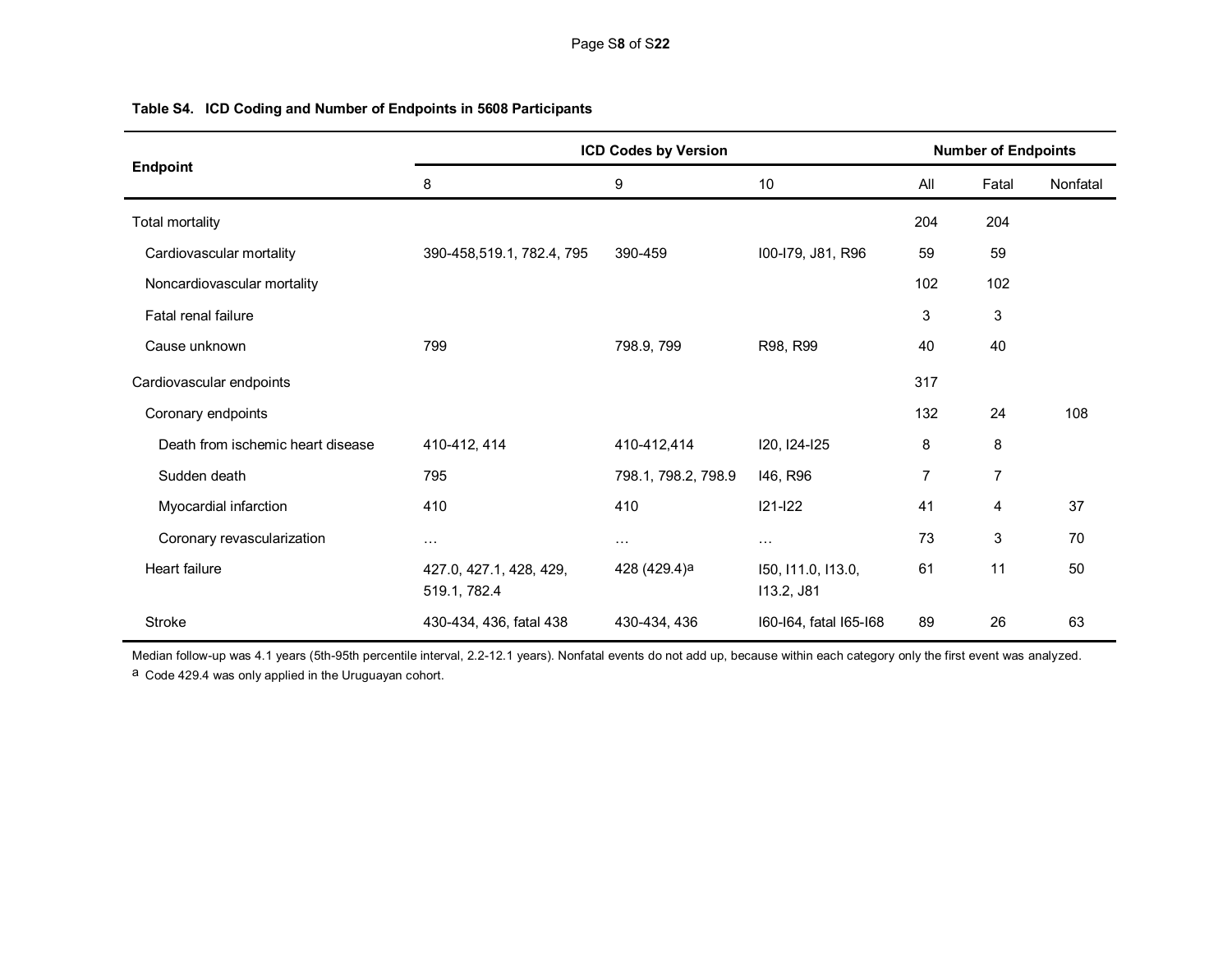|                                                      | <b>Categories of Central Systolic BP (mm Hg)</b> |                       |                       |                    |         |  |  |  |
|------------------------------------------------------|--------------------------------------------------|-----------------------|-----------------------|--------------------|---------|--|--|--|
| <b>Characteristic</b>                                | $109$<br>$N = 1402$                              | 109-119<br>$N = 1402$ | 120-135<br>$N = 1402$ | ≥136<br>$N = 1402$ | pa      |  |  |  |
| Number (%) with characteristic                       |                                                  |                       |                       |                    |         |  |  |  |
| Men                                                  | 620 (44.2)                                       | 723 (51.6)            | 659 (47.0)            | 572 (40.8)         | 0.013   |  |  |  |
| Current smokingb                                     | 367 (26.2)                                       | 323(23.0)             | 237 (16.9)            | 252 (18.0)         | < 0.001 |  |  |  |
| Drinking alcohol <sup>b</sup>                        | 704 (50.2)                                       | 755 (53.9)            | 703 (50.1)            | 656 (46.8)         | 0.68    |  |  |  |
| Office hypertension <sup>C</sup>                     | 174 (12.4)                                       | 470 (33.5)            | 942 (67.2)            | 1401 (99.9)        | < 0.001 |  |  |  |
| On antihypertensive treatment <sup>b</sup>           | 178 (12.7)                                       | 412 (29.4)            | 610 (43.5)            | 743 (53.0)         | < 0.001 |  |  |  |
| Diabetes mellitus <sup>b</sup>                       | 44 (3.14)                                        | 68 (4.85)             | 107 (7.63)            | 119 (8.49)         | < 0.001 |  |  |  |
| History of cardiovascular diseaseb                   | 87(6.2)                                          | 144 (10.3)            | 239(17.1)             | 322 (23.0)         | < 0.001 |  |  |  |
| Renal dysfunctiond                                   | 84 (6.0)                                         | 117(8.4)              | 186 (13.3)            | 313 (22.3)         | < 0.001 |  |  |  |
| Mean (±SD) of characteristic                         |                                                  |                       |                       |                    |         |  |  |  |
| Age (year)                                           | 44.4±11.5                                        | 51.5±12.9             | $57.5 \pm 13.3$       | 63.4±12.5          | < 0.001 |  |  |  |
| Body mass index (kg/m <sup>2</sup> )                 | $24.2 + 4.2$                                     | $26.0 + 4.8$          | $27.1 \pm 5.1$        | $26.1 \pm 4.8$     | < 0.001 |  |  |  |
| Biochemistrye                                        |                                                  |                       |                       |                    |         |  |  |  |
| Serum total cholesterol (mg/dL)                      | 186.6±37.4                                       | 196.1±38.7            | 199.1±38.4            | 199.9±39.7         | < 0.001 |  |  |  |
| Serum HDL cholesterol (mg/dL)                        | 57.8±14.4                                        | 56.7±15.2             | $56.3 \pm 14.5$       | $59.2 \pm 16.5$    | 0.025   |  |  |  |
| Total-to-HDL cholesterol ratio                       | $3.42 \pm 1.09$                                  | $3.66 \pm 1.09$       | $3.74 \pm 1.11$       | $3.59 \pm 1.13$    | < 0.001 |  |  |  |
| Serum non-HDL cholesterol (mg/dL)                    | 128.8±38.0                                       | 139.4±38.6            | 142.8±38.5            | 140.7±40.2         | < 0.001 |  |  |  |
| Serum creatinine (mg/dL)                             | $0.92 \pm 0.22$                                  | $0.93 \pm 0.25$       | $0.93 \pm 0.25$       | $0.96 + 0.38$      | 0.002   |  |  |  |
| Glomerular filtration (mL/min/1.73 m <sup>2</sup> )d | 88.2±18.8                                        | 85.0±18.7             | 81.2±19.1             | 75.6±19.6          | < 0.001 |  |  |  |
| Blood glucose, mg/dL                                 | 85.6±16.3                                        | $90.0 + 18.2$         | $93.5 + 19.4$         | $93.7 \pm 21.3$    | < 0.001 |  |  |  |

|  | Table S5. Baseline Characteristics of Participants by Fourths of the Distribution of Central Systolic BP |  |  |  |  |
|--|----------------------------------------------------------------------------------------------------------|--|--|--|--|
|--|----------------------------------------------------------------------------------------------------------|--|--|--|--|

a Significance of linear trend across BP categories.

b Assessed by questionnaire at baseline. Current smoking was inhaling tobacco smoke on a daily basis. Drinking alcohol was the occasional or daily consumption of ethanol containing beverages. Diabetes was use of antidiabetic drugs, fasting blood glucose of ≥126 mg/dL, random blood glucose of ≥200 mg/dL, a self-reported diagnosis, or diabetes documented in practice or hospital records.

c Hypertension was a peripheral BP of ≥140 mm Hg systolic or ≥90 mm Hg diastolic, or use of antihypertensive drugs.

d The glomerular filtration rate was derived from serum creatinine using the Chronic Kidney Disease Epidemiology Collaboration formula. Renal dysfunction was a glomerular filtration rate <60 mL/min/1.73 m2.

e Measured at baseline by automated enzymatic methods in certified laboratories.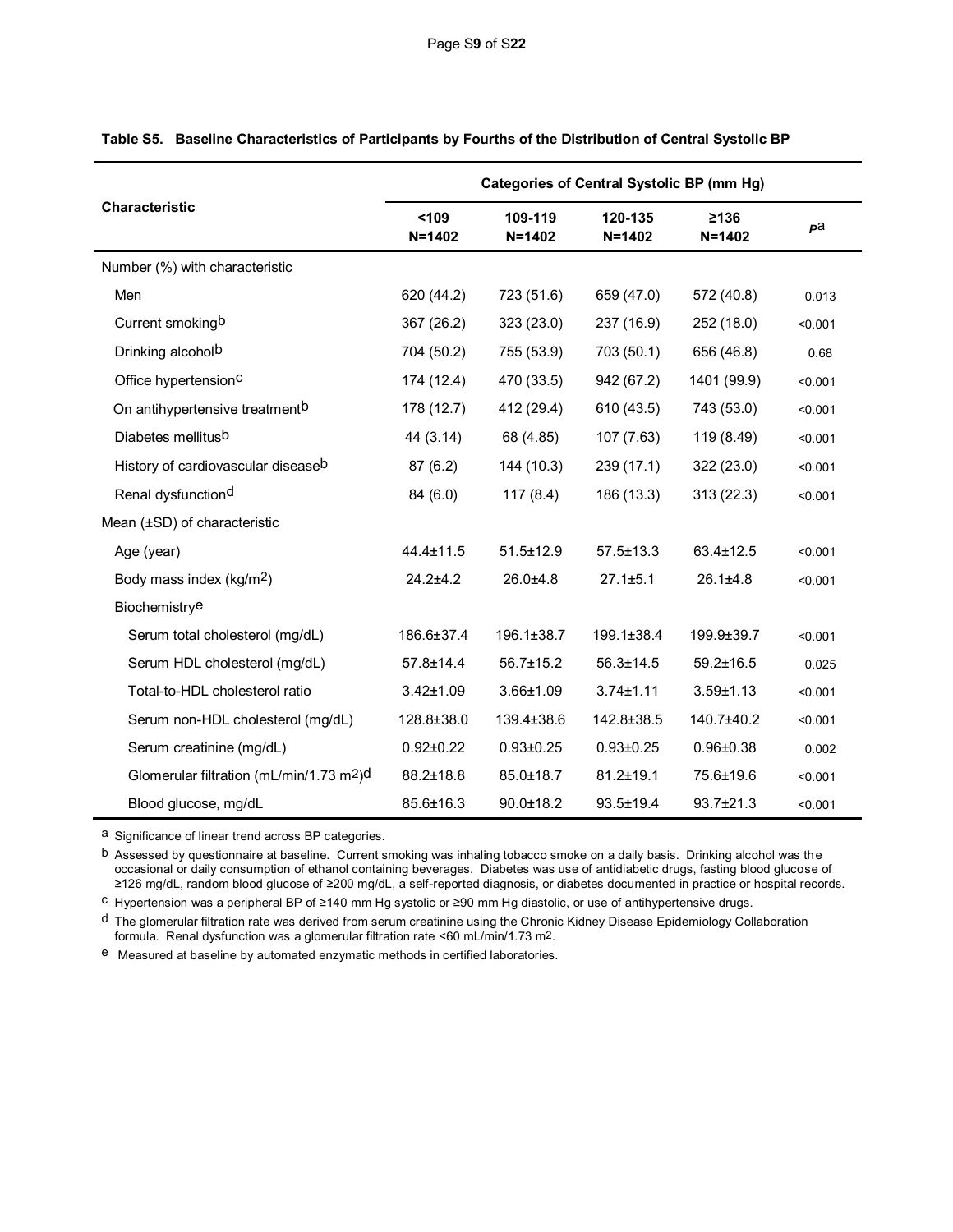|                                                      | <b>Categories of Peripheral Systolic BP (mm Hg)</b> |                       |                       |                          |         |  |  |  |
|------------------------------------------------------|-----------------------------------------------------|-----------------------|-----------------------|--------------------------|---------|--|--|--|
| <b>Characteristic</b>                                | 120<br>$N = 1402$                                   | 120-130<br>$N = 1402$ | 131-145<br>$N = 1402$ | $\geq 146$<br>$N = 1402$ | pa      |  |  |  |
| Number (%) with characteristic                       |                                                     |                       |                       |                          |         |  |  |  |
| Men                                                  | 511 (36.5)                                          | 722 (51.5)            | 707 (50.4)            | 634 (45.2)               | < 0.001 |  |  |  |
| Current smokingb                                     | 358 (25.5)                                          | 320 (22.8)            | 243 (17.3)            | 258 (18.4)               | < 0.001 |  |  |  |
| Drinking alcohol <sup>b</sup>                        | 691 (49.3)                                          | 727 (51.9)            | 734 (52.4)            | 666 (47.5)               | 0.06    |  |  |  |
| Office hypertension <sup>C</sup>                     | 209 (14.9)                                          | 427 (30.5)            | 949 (67.7)            | 1402 (100)               | < 0.001 |  |  |  |
| On antihypertensive treatment <sup>b</sup>           | 213 (15.2)                                          | 381 (27.2)            | 585 (41.7)            | 764 (54.5)               | < 0.001 |  |  |  |
| Diabetes mellitusb                                   | 41 (2.92)                                           | 61 (4.35)             | 103 (7.35)            | 133 (9.49)               | < 0.001 |  |  |  |
| History of cardiovascular diseaseb                   | 94(6.7)                                             | 146 (10.4)            | 230 (16.4)            | 322 (23.0)               | < 0.001 |  |  |  |
| Renal dysfunction <sup>d</sup>                       | 97(6.9)                                             | 112(8.0)              | 184 (13.1)            | 307 (21.9)               | < 0.001 |  |  |  |
| Mean (±SD) of characteristic                         |                                                     |                       |                       |                          |         |  |  |  |
| Age (year)                                           | 46.8±12.0                                           | $50.9 + 13.0$         | $56.3 \pm 14.2$       | $62.9 + 13.1$            | < 0.001 |  |  |  |
| Body mass index (kg/m <sup>2</sup> )                 | $24.3 \pm 4.3$                                      | $25.9 + 4.7$          | $26.8 + 5.0$          | $26.3 + 4.9$             | < 0.001 |  |  |  |
| Biochemistrye                                        |                                                     |                       |                       |                          |         |  |  |  |
| Serum total cholesterol (mg/dL)                      | 189.1±38.0                                          | 195.3±39.2            | 197.9±37.7            | 199.5±40.0               | < 0.001 |  |  |  |
| Serum HDL cholesterol (mg/dL)                        | $58.4 \pm 14.4$                                     | $56.7 \pm 15.1$       | 56.3±14.6             | 58.5±16.6                | 0.88    |  |  |  |
| Total-to-HDL cholesterol ratio                       | $3.41 \pm 1.05$                                     | $3.66 \pm 1.14$       | $3.71 \pm 1.08$       | $3.63 \pm 1.14$          | < 0.001 |  |  |  |
| Serum non-HDL cholesterol (mg/dL)                    | 130.6±38.3                                          | 138.6±39.6            | 141.5±37.6            | 141.0±40.4               | < 0.001 |  |  |  |
| Serum creatinine (mg/dL)                             | $0.91 \pm 0.21$                                     | $0.92 \pm 0.23$       | $0.94 \pm 0.27$       | $0.97 \pm 0.39$          | < 0.001 |  |  |  |
| Glomerular filtration (mL/min/1.73 m <sup>2</sup> )d | 86.6±18.2                                           | 85.7±19.1             | 81.7±19.3             | 76.0±20.1                | < 0.001 |  |  |  |
| Blood glucose, mg/dL                                 | 85.9±15.4                                           | 89.5±18.4             | 92.9±19.6             | 94.5±21.7                | < 0.001 |  |  |  |

# **Table S6. Baseline Characteristics of Participants by Fourths of the Distribution of Peripheral Systolic BP**

a Significance of linear trend across BP categories.

b Assessed by questionnaire at baseline. Current smoking was inhaling tobacco smoke on a daily basis. Drinking alcohol was the occasional or daily consumption of ethanol containing beverages. Diabetes was use of antidiabetic drugs, fasting blood glucose of ≥126 mg/dL, random blood glucose of ≥200 mg/dL, a self-reported diagnosis, or diabetes documented in practice or hospital records.

c Hypertension was a peripheral BP of ≥140 mm Hg systolic or ≥90 mm Hg diastolic, or use of antihypertensive drugs.

d The glomerular filtration rate was derived from serum creatinine using the Chronic Kidney Disease Epidemiology Collaboration formula. Renal dysfunction was a glomerular filtration rate <60 mL/min/1.73 m2.

e Measured at baseline by automated enzymatic methods in certified laboratories.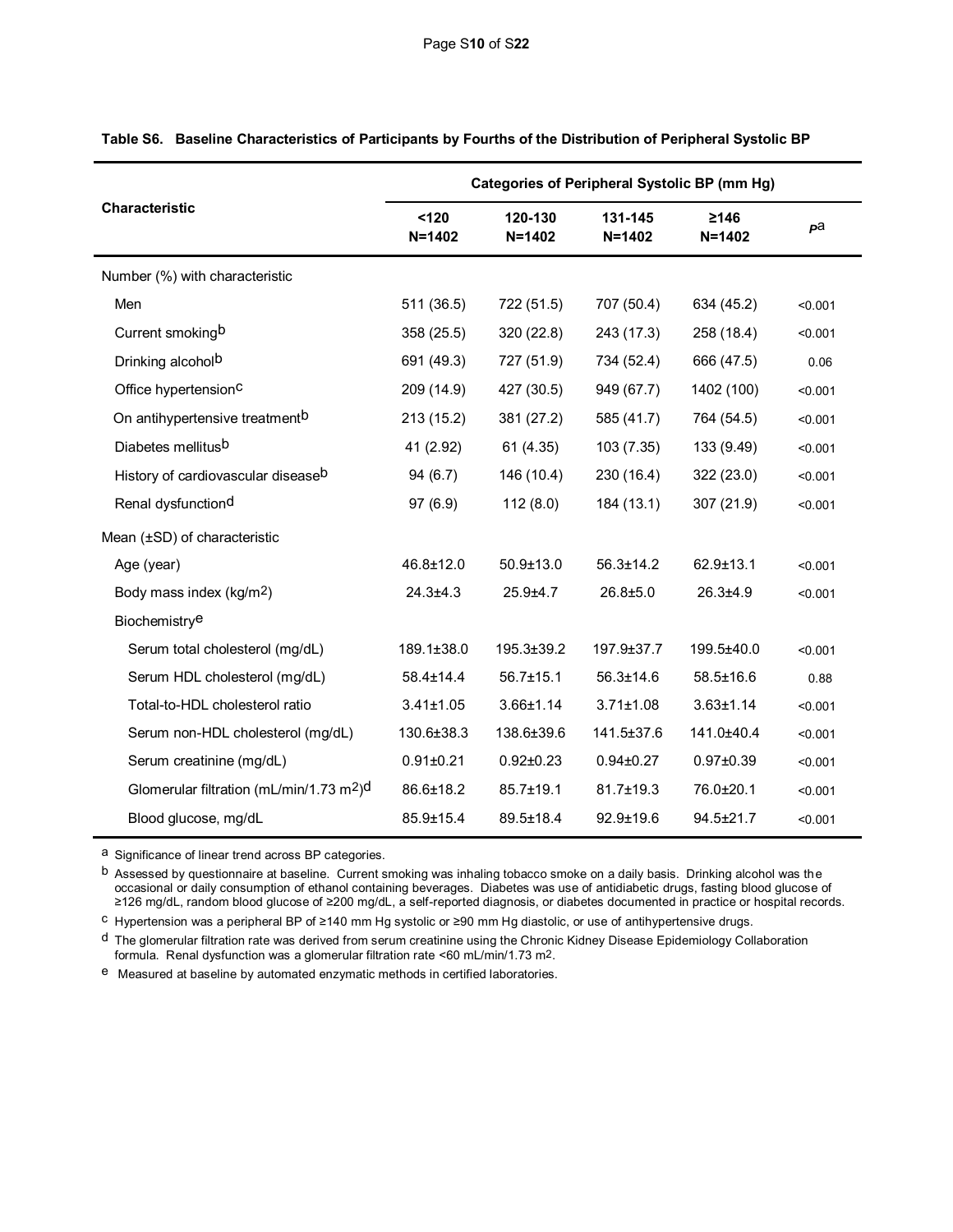| <b>Hemodynamic Variable</b>     | <b>Women</b>     | Men              | $\Delta$                 |                  |
|---------------------------------|------------------|------------------|--------------------------|------------------|
|                                 |                  |                  | $\Delta$ (95% CI)        | $\boldsymbol{P}$ |
| Heart rate (beats per minute)   | $67.1 \pm 11.2$  | 63.7±11.4        | 3.39 (2.79, 3.98)        | < 0.001          |
| Peripheral BP                   |                  |                  |                          |                  |
| Systolic (mm Hg)                | $133.3 \pm 22.0$ | 135.0±19.7       | $-1.73$ $(-2.83, -0.63)$ | 0.002            |
| Residual systolic (mm Hg)       | $-1.65 \pm 3.85$ | $1.95 + 4.95$    | $-3.60$ $(-3.83, -3.37)$ | < 0.001          |
| Diastolic (mm Hg)               | 78.9±10.6        | 81.7±10.6        | $-2.80$ $(-3.36, -2.25)$ | < 0.001          |
| Pulse pressure (mm Hg)          | $54.4 \pm 17.5$  | $53.3 \pm 14.7$  | 1.07(0.22, 1.93)         | 0.014            |
| Residual pulse pressure (mm Hg) | $-1.64 \pm 3.84$ | $1.93 + 5.03$    | $-3.57$ $(-3.80, -3.34)$ | < 0.001          |
| <b>Central BP</b>               |                  |                  |                          |                  |
| Systolic (mm Hg)                | $124.3 \pm 22.0$ | 123.0±20.1       | 1.32(0.21, 2.43)         | 0.020            |
| Residual systolic (mm Hg)       | 1.66±3.79        | $-1.95 \pm 5.05$ | $3.61$ $(3.38, 3.84)$    | < 0.001          |
| Diastolic (mm Hg)               | 80.0±10.8        | 82.6±10.8        | $-2.67$ $(-3.24, -2.10)$ | < 0.001          |
| Pulse pressure (mm Hg)          | $44.4 \pm 17.0$  | $40.4 \pm 14.6$  | 3.99(3.15, 4.83)         | < 0.001          |
| Residual pulse pressure (mm Hg) | $1.71 \pm 3.58$  | $-2.01\pm4.85$   | 3.72 (3.50, 3.95)        | < 0.001          |
| Mean arterial BP (mm Hg)        | 98.9±14.0        | 99.8±13.4        | $-0.93$ $(-1.65, -0.21)$ | 0.012            |

# **Table S7. Hemodynamic Measurements in 3034 Women and 2574 Men**

 reported with 95% confidence interval refers to the sex difference (women minus men). Peripheral BP was measured in the supine position immediately prior to recording the tonometric signal. The residuals of peripheral systolic BP and peripheral pulse pressure were derived by regressing peripheral BP on its central counterpart, and vice versa for the residuals of central systolic BP and central pulse pressure.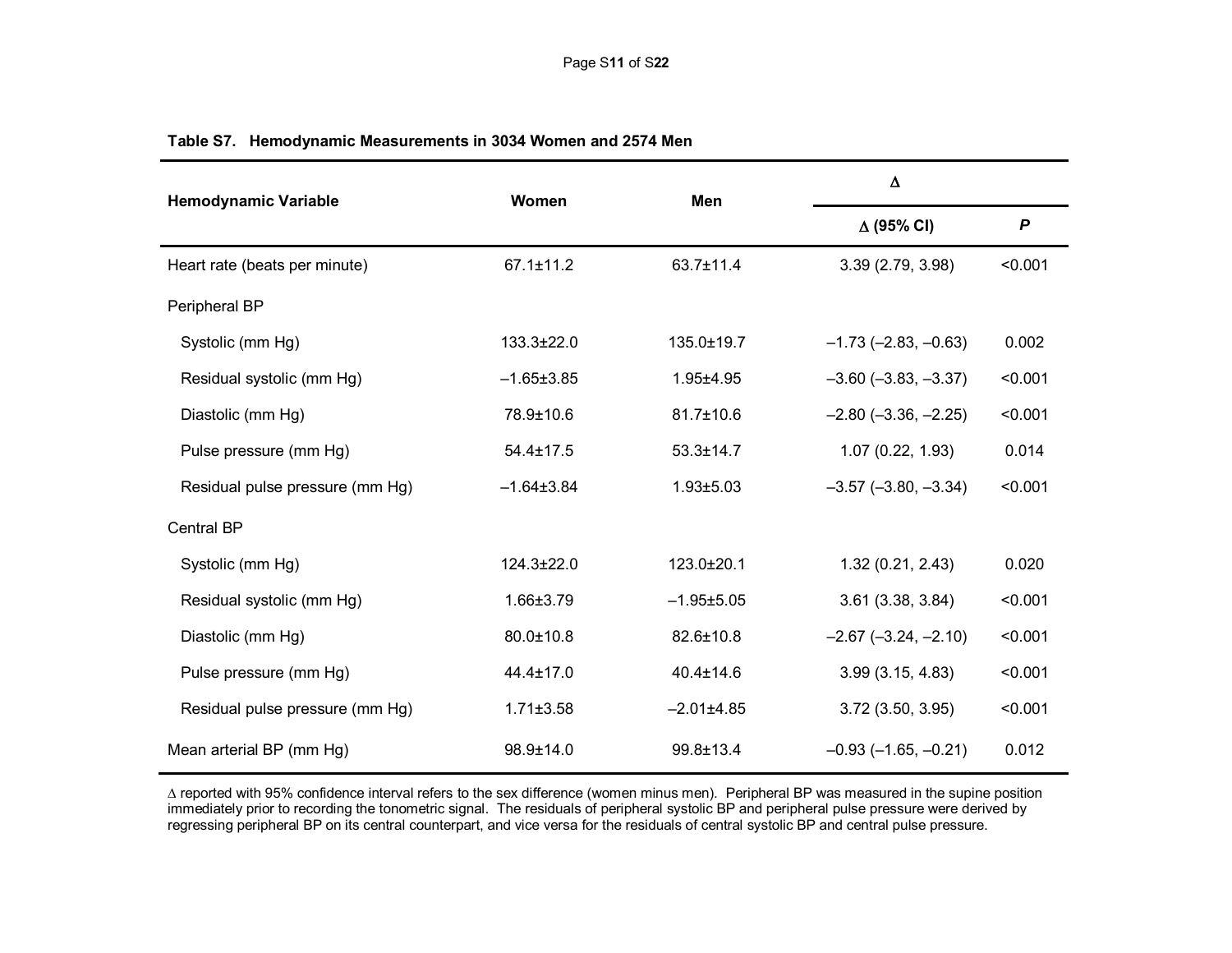| ВP                                                                             | pSBP     | pDBP     | pPP      | <b>cSBP</b> | <b>cDBP</b> | <b>cPP</b> | <b>MAP</b> |
|--------------------------------------------------------------------------------|----------|----------|----------|-------------|-------------|------------|------------|
| Correlations with measured peripheral and transfer-function derived central BP |          |          |          |             |             |            |            |
| Age                                                                            | $0.43*$  | $0.06*$  | $0.51*$  | $0.47*$     | $0.06*$     | $0.59*$    | $0.28*$    |
| BMI                                                                            | $0.11*$  | $0.16*$  | $0.04*$  | $0.11*$     | $0.15*$     | $0.04*$    | $0.14*$    |
| <b>TC/HDLC</b> ratio                                                           | $0.04*$  | $0.15*$  | $-0.04*$ | $0.04*$     | $0.14*$     | $-0.05*$   | $0.09*$    |
| eGFR                                                                           | $-0.22*$ | $-0.07*$ | $-0.24*$ | $-0.25*$    | $-0.07*$    | $-0.28*$   | $-0.16*$   |
| Correlations with residual BP                                                  |          |          |          |             |             |            |            |
| Age                                                                            | $-0.15*$ | $\cdots$ | $-0.20*$ | $0.26*$     | $\ddotsc$   | $0.36*$    | .          |
| BMI                                                                            | $0.02*$  | $\cdots$ | 0.01     | 0.01        | .           | 0.01       | .          |
| TC/HDLC ratio                                                                  | $0.04*$  | $\cdots$ | 0.02     | $-0.03*$    | $\cdots$    | $-0.04*$   | .          |
| eGFR                                                                           | $0.07*$  | .        | $0.10*$  | $-0.12*$    | .           | $-0.18*$   | .          |

**Table S8. Correlation Matrix of BP with Clinical and Biochemical Variables** 

pSBP/pDBP, peripheral systolic/diastolic BP; cSBP/cDBP, central systolic/diastolic BP; pPP/cPP, peripheral/central pulse pressure; BMI, body mass index; TC/HDLC, total/high-density lipoprotein cholesterol; eGFR, glomerular filtration rate estimated from serum creatinine (CKD-EPI formula). The residuals of peripheral systolic BP and peripheral pulse pressure were derived by regressing peripheral BP on its central counterpart, and vice versa for the residuals of central systolic BP and central pulse pressure. MAP was peripheral diastolic BP plus one third of pulse pressure (the difference between pSBP and pDBP). \**P*<0.05.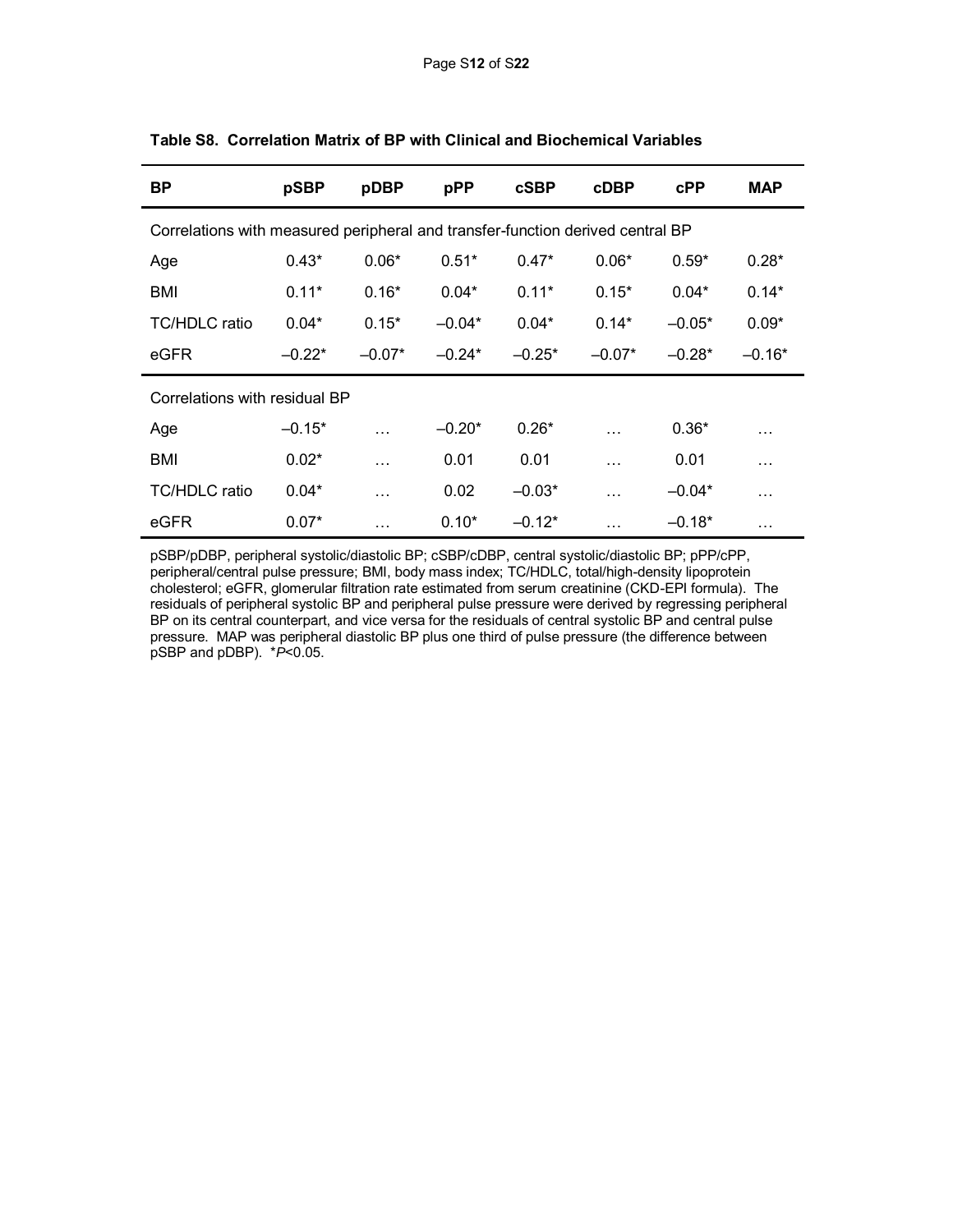| <b>Endpoints</b> |                         | Peripheral Systolic BP (mm Hg) |                         |                         |                         |                         | <b>Central Systolic BP (mm Hg)</b> |                         |
|------------------|-------------------------|--------------------------------|-------------------------|-------------------------|-------------------------|-------------------------|------------------------------------|-------------------------|
|                  | 120                     | 120-130                        | 131-145                 | ≥146                    | 109                     | 109-119                 | 120-135                            | $\geq$ 136              |
| Number at risk   | 1402                    | 1402                           | 1402                    | 1402                    | 1402                    | 1402                    | 1402                               | 1402                    |
| Primary          |                         |                                |                         |                         |                         |                         |                                    |                         |
| Number (255)     | 20                      | 37                             | 58                      | 140                     | 14                      | 36                      | 71                                 | 134                     |
| Rate             | 3.72<br>$(2.44 - 5.00)$ | 5.86<br>$(4.20 - 7.51)$        | 7.24<br>$(5.30 - 9.18)$ | 17.0<br>$(13.9 - 20.0)$ | 3.92<br>$(2.59 - 5.25)$ | 5.11<br>$(3.56 - 6.66)$ | 9.03<br>$(6.88 - 11.2)$            | 16.6<br>$(13.6 - 19.6)$ |
| Secondary        |                         |                                |                         |                         |                         |                         |                                    |                         |
| Mortality        |                         |                                |                         |                         |                         |                         |                                    |                         |
| Number (204)     | 30                      | 28                             | 46                      | 100                     | 27                      | 35                      | 41                                 | 101                     |
| Rate             | 5.85<br>$(4.25 - 7.45)$ | 4.93<br>$(3.42 - 6.44)$        | 6.46<br>$(4.64 - 8.28)$ | 9.50<br>$(7.24 - 11.8)$ | 7.72<br>$(5.86 - 9.58)$ | 5.71<br>$(4.08 - 7.34)$ | 5.53<br>$(3.86 - 7.19)$            | 9.40<br>$(7.18 - 11.6)$ |
| Coronary         |                         |                                |                         |                         |                         |                         |                                    |                         |
| Number (109)     | 11                      | 18                             | 27                      | 53                      | 9                       | 16                      | 35                                 | 49                      |
| Rate             | 2.25<br>$(1.25 - 3.24)$ | 2.76<br>$(1.63 - 3.89)$        | 3.21<br>$(1.92 - 4.50)$ | 6.38<br>$(4.51 - 8.25)$ | 2.76<br>$(1.64 - 3.87)$ | 2.40<br>$(1.34 - 3.47)$ | 4.09<br>$(2.64 - 5.53)$            | 6.44<br>$(4.59 - 8.29)$ |
| Stroke           |                         |                                |                         |                         |                         |                         |                                    |                         |
| Number (89)      | 7                       | 12                             | 19                      | 51                      | 4                       | 12                      | 23                                 | 50                      |
| Rate             | 1.07<br>$(0.39 - 1.76)$ | 1.71<br>$(0.82 - 2.61)$        | 2.28<br>$(1.19 - 3.36)$ | 5.71<br>$(3.95 - 7.47)$ | 1.00<br>$(0.33 - 1.67)$ | 1.41<br>$(0.59 - 2.22)$ | 3.03<br>$(1.79 - 4.27)$            | 5.50<br>$(3.79 - 7.21)$ |

# **Table S9. Incidence of Endpoints by Fourths of the Distributions of Central and Peripheral Systolic BP**

The analysis includes 5608 study participants. Rates per 1000 person-years are given with 95% confidence interval. To compute 95% confidence intervals of rates, we applied the formulaR $\pm$  1.96 $\times$ √(R/ T) , where R and T were the rate and the number of individuals used to compute the rate. All *P* values for trend across higher BP categories were significant (*P*<0.001).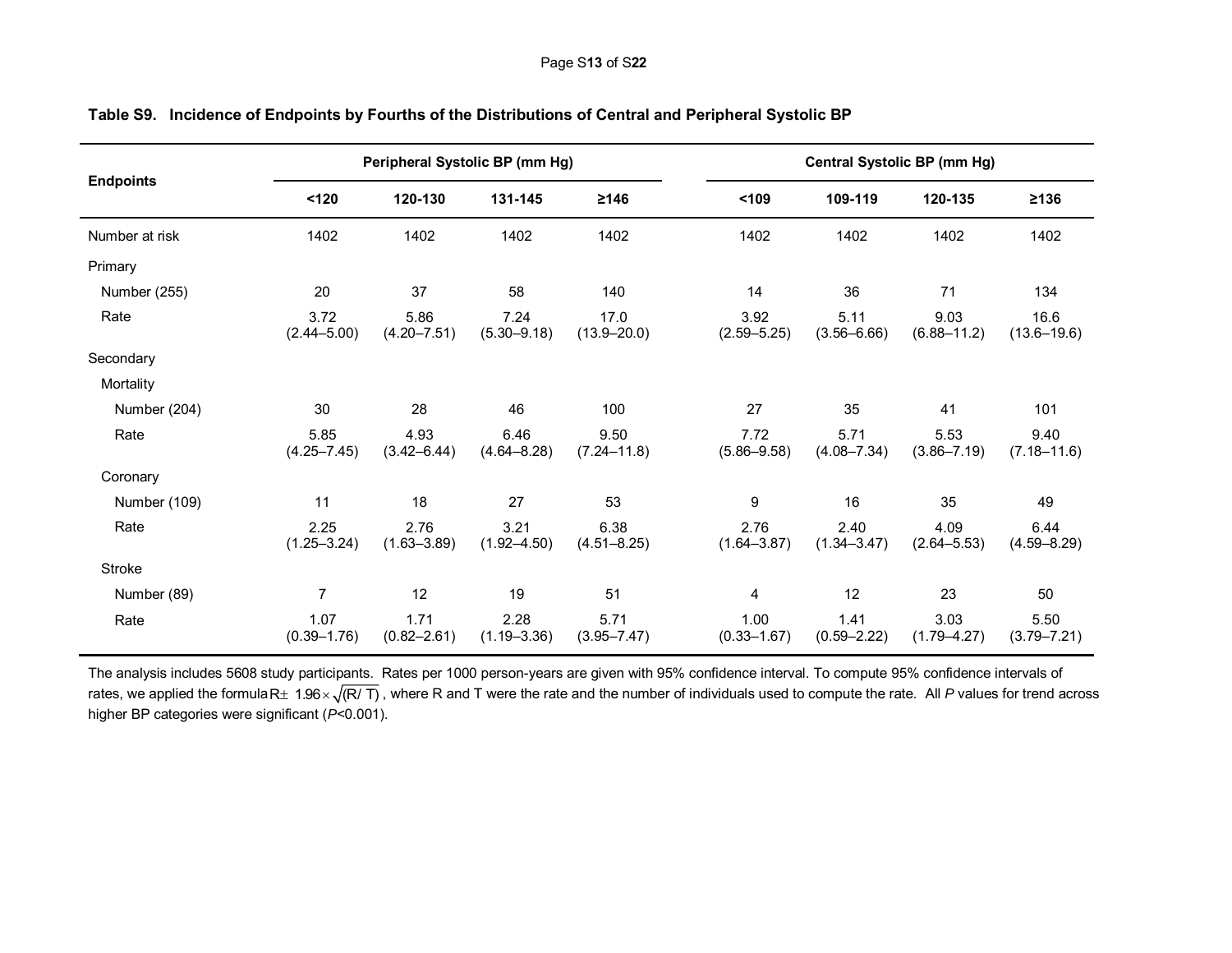|                  |                         | Peripheral Pulse Pressure (mm Hg) |                         |                         |                         |                         | <b>Central Pulse pressure (mm Hg)</b> |                         |
|------------------|-------------------------|-----------------------------------|-------------------------|-------------------------|-------------------------|-------------------------|---------------------------------------|-------------------------|
| <b>Endpoints</b> | $43$                    | 43-49                             | 50-61                   | $\geq 62$               | $31$                    | $31 - 38$               | 39-50                                 | $\geq 51$               |
| Number at risk   | 1402                    | 1402                              | 1402                    | 1402                    | 1402                    | 1402                    | 1402                                  | 1402                    |
| Primary          |                         |                                   |                         |                         |                         |                         |                                       |                         |
| Number (255)     | 27                      | 34                                | 48                      | 146                     | 21                      | 34                      | 54                                    | 146                     |
| Rate             | 5.97<br>$(4.39 - 7.54)$ | 4.79<br>$(3.28 - 6.30)$           | 6.78<br>$(4.90 - 8.66)$ | 17.6<br>$(14.4 - 20.8)$ | 4.06<br>$(2.74 - 5.38)$ | 4.99<br>$(3.43 - 6.55)$ | 7.27<br>$(5.35 - 9.20)$               | 22.0<br>$(18.5 - 25.5)$ |
| Secondary        |                         |                                   |                         |                         |                         |                         |                                       |                         |
| Mortality        |                         |                                   |                         |                         |                         |                         |                                       |                         |
| Number (204)     | 29                      | 30                                | 32                      | 113                     | 24                      | 31                      | 40                                    | 109                     |
| Rate             | 6.63<br>$(4.99 - 8.28)$ | 4.89<br>$(3.37 - 6.41)$           | 4.96<br>$(3.37 - 6.56)$ | 10.7<br>$(8.21 - 13.1)$ | 5.80<br>$(4.23 - 7.37)$ | 4.99<br>$(3.45 - 6.54)$ | 5.50<br>$(3.84 - 7.16)$               | 11.0<br>$(8.53 - 13.4)$ |
| Coronary         |                         |                                   |                         |                         |                         |                         |                                       |                         |
| Number (109)     | 13                      | 17                                | 23                      | 56                      | 10                      | 16                      | 23                                    | 60                      |
| Rate             | 1.84<br>$(0.97 - 2.71)$ | 2.48<br>$(1.39 - 3.56)$           | 3.34<br>$(2.02 - 4.65)$ | 7.43<br>$(5.36 - 9.51)$ | 1.57<br>$(0.75 - 2.39)$ | 2.21<br>$(1.18 - 3.25)$ | 3.00<br>$(1.76 - 4.23)$               | 8.29<br>$(6.15 - 10.4)$ |
| Stroke           |                         |                                   |                         |                         |                         |                         |                                       |                         |
| Number (89)      | 10                      | 11                                | 16                      | 52                      | 6                       | 11                      | 21                                    | 51                      |
| Rate             | 3.67<br>$(2.44 - 4.89)$ | 1.23<br>$(0.46 - 1.99)$           | 1.91<br>$(0.92 - 2.90)$ | 5.56<br>$(3.78 - 7.35)$ | 1.62<br>$(0.79 - 2.45)$ | 1.47<br>$(0.63 - 2.32)$ | 2.57<br>$(1.43 - 3.72)$               | 7.43<br>$(5.42 - 9.45)$ |

# **Table S10. Incidence of Endpoints by Fourths of the Distributions of Central and Peripheral Pulse Pressure**

The analysis includes 5608 study participants. Rates per 1000 person-years are given with 95% confidence interval. To compute 95% confidence intervals of rates, we applied the formulaR $\pm$  1.96 $\times$   $\sqrt{$ (R/ T) , where R and T were the rate and the number of individuals used to compute the rate. All *P* values for trend across higher BP categories were significant (P<0.001).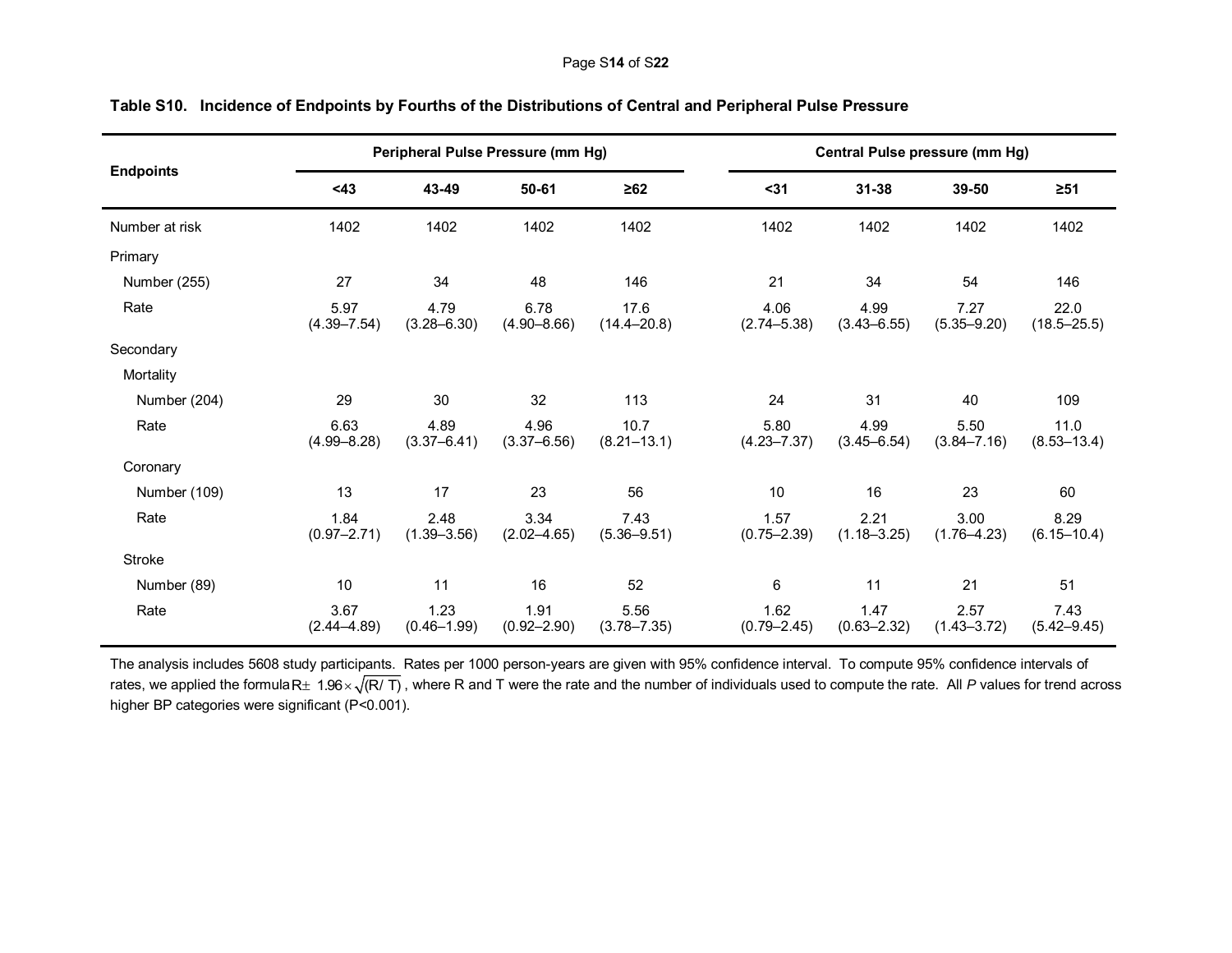| <b>BP</b> Index <sup>a</sup> | <b>Adjusted</b>          |         | <b>Additionally Adjusted</b><br>for Diastolic BP |         | <b>Additionally Adjusted</b><br>for Mean Arterial BPC |       |
|------------------------------|--------------------------|---------|--------------------------------------------------|---------|-------------------------------------------------------|-------|
|                              | HR (95% CI) <sup>b</sup> | P       | HR (95% CI) <sup>b</sup>                         | P       | HR (95% CI) <sup>b</sup>                              | P     |
| cSBP                         | $1.50(1.33-1.70)$        | < 0.001 | $1.34(1.12-1.59)$                                | 0.001   | $1.34(0.97-1.85)$                                     | 0.078 |
| cPP                          | $1.36(1.19-1.54)$        | < 0.001 | 1.24 (1.09-1.42)                                 | 0.001   | $1.09(0.92 - 1.28)$                                   | 0.32  |
| pSBP                         | 1.49 (1.33-1.67)         | < 0.001 | $1.33(1.14-1.57)$                                | < 0.001 | $1.34(1.04-1.73)$                                     | 0.026 |
| pPP                          | $1.34(1.19-1.51)$        | < 0.001 | 1.25 (1.10-1.41)                                 | < 0.001 | $1.11(0.96-1.29)$                                     | 0.16  |

# **Table S11. Association of the Primary Endpoint with the Pulsatile and Steady BP Components**

a pSBP/pPP, peripheral systolic blood pressure/pulse pressure; cSBP/cPP, central systolic blood pressure/pulse pressure

b The number of primary endpoints was 255 in 5608. All hazard ratios, given with 95% confidence interval, express the relative risk for a 1-SD increment in BP, accounted for cohort, sex, age, body mass index, smoking and drinking, total-to-HDL cholesterol ratio, estimated glomerular filtration rate, antihypertensive drug intake, history of cardiovascular disease, and diabetes mellitus.

c Mean arterial blood pressure (BP) was peripheral diastolic BP plus one third of pulse pressure.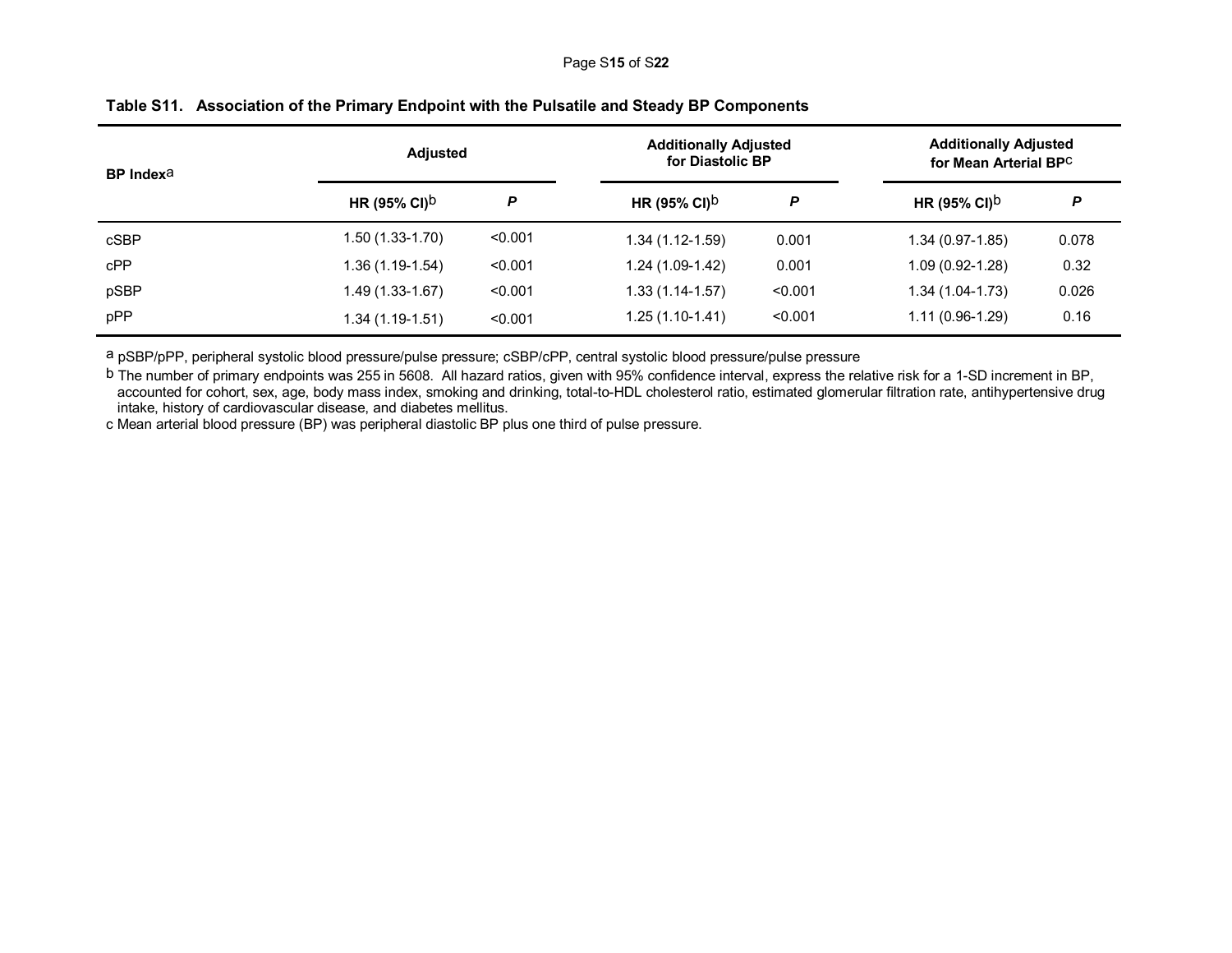| <b>Endpoints</b>                                          | <b>Adjusted</b>          |         | <b>Additionally Adjusted</b><br>for cSBP or cPPa |      |                     | <b>Additionally Adjusted</b><br>for pSBP or pPPa |  |
|-----------------------------------------------------------|--------------------------|---------|--------------------------------------------------|------|---------------------|--------------------------------------------------|--|
| BP Indexa, b                                              | HR (95% CI) <sup>C</sup> | P       | HR (95% CI) $c,d,e$                              | P    | HR (95% CI) $c,d,e$ | $\boldsymbol{P}$                                 |  |
| All participants (255/5608)                               |                          |         |                                                  |      |                     |                                                  |  |
| <b>cSBP</b>                                               | $1.50(1.33-1.70)$        | < 0.001 |                                                  |      | $1.01(0.53-1.93)$   | 0.97                                             |  |
| cPP                                                       | $1.36(1.19-1.54)$        | < 0.001 |                                                  |      | $1.12(0.67-1.89)$   | 0.66                                             |  |
| pSBP                                                      | $1.49(1.33-1.67)$        | < 0.001 | 1.47 (0.79-2.74)                                 | 0.22 |                     |                                                  |  |
| pPP                                                       | $1.34(1.19-1.51)$        | < 0.001 | $1.20(0.74-1.96)$                                | 0.47 |                     |                                                  |  |
| Baseline characteristics leading to removal from analysis |                          |         |                                                  |      |                     |                                                  |  |
| Antihypertensive drug treatment (103/3690)                |                          |         |                                                  |      |                     |                                                  |  |
| cSBP                                                      | $1.53(1.27-1.84)$        | < 0.001 |                                                  |      | 1.27 (0.42-3.86)    | 0.68                                             |  |
| cPP                                                       | $1.34(1.09-1.66)$        | 0.006   |                                                  |      | $1.19(0.49-2.85)$   | 0.70                                             |  |
| pSBP                                                      | $1.51(1.26-1.81)$        | < 0.001 | $1.20(0.41-3.57)$                                | 0.74 |                     |                                                  |  |
| pPP                                                       | $1.33(1.08-1.62)$        | 0.007   | $1.13(0.49-2.62)$                                | 0.77 |                     |                                                  |  |
| History of CV disease (140/4816)                          |                          |         |                                                  |      |                     |                                                  |  |
| cSBP                                                      | $1.49(1.26-1.76)$        | < 0.001 |                                                  |      | 1.57 (0.62-3.97)    | 0.34                                             |  |
| cPP                                                       | $1.34(1.13-1.60)$        | 0.001   |                                                  |      | $1.63(0.78-3.41)$   | 0.20                                             |  |
| pSBP                                                      | $1.46(1.24-1.72)$        | < 0.001 | $0.95(0.39-2.35)$                                | 0.70 |                     |                                                  |  |
| pPP                                                       | $1.30(1.10-1.54)$        | 0.003   | $0.83(0.41-1.68)$                                | 0.60 |                     |                                                  |  |
| eGFR <60 mL/min/1.73 m <sup>2</sup> (182/4908)            |                          |         |                                                  |      |                     |                                                  |  |
| cSBP                                                      | $1.53(1.32 - 1.79)$      | < 0.001 |                                                  |      | 1.63 (0.74-3.56)    | 0.22                                             |  |
| cPP                                                       | $1.37(1.16-1.61)$        | < 0.001 |                                                  |      | $1.57(0.84-2.95)$   | 0.16                                             |  |
| pSBP                                                      | $1.49(1.29-1.73)$        | < 0.001 | $0.94(0.44 - 2.01)$                              | 0.88 |                     |                                                  |  |
| pPP                                                       | $1.31(1.12-1.54)$        | < 0.001 | $0.87(0.48-1.58)$                                | 0.65 |                     |                                                  |  |
| Diabetes mellitus (225/5270)                              |                          |         |                                                  |      |                     |                                                  |  |
| cSBP                                                      | $1.52(1.34-1.73)$        | < 0.001 |                                                  |      | $1.03(0.51-2.07)$   | 0.93                                             |  |
| cPP                                                       | $1.36(1.19-1.55)$        | < 0.001 |                                                  |      | $1.11(0.64-1.93)$   | 0.72                                             |  |
| pSBP                                                      | $1.50(1.33-1.70)$        | < 0.001 | 1.46 (0.75-2.86)                                 | 0.27 |                     |                                                  |  |
| pPP                                                       | $1.34(1.18-1.52)$        | < 0.001 | $1.22(0.72 - 2.07)$                              | 0.45 |                     |                                                  |  |

# **Table S12. Association of the Primary Endpoint with the Central and Peripheral Pulsatile BP in Various Subgroups**

a Abbreviations: SBP/pPP, peripheral systolic blood pressure/pulse pressure; cSBP/cPP, central systolic blood pressure/pulse pressure.

b Bracketed numbers indicate the number of primary endpoint/the number of participants retained in the analysis.

c All hazard ratios, given with 95% confidence interval, express the relative risk for a 1-SD increment in BP and accounted for cohort, sex, age, body mass index, smoking and drinking, total-to-HDL serum cholesterol ratio, estimated glomerular filtration rate, antihypertensive drug intake, history of cardiovascular disease, and diabetes mellitus.

d Models that included two BP indexes were constructed, using the residual method.

e An emdash indicates not applicable.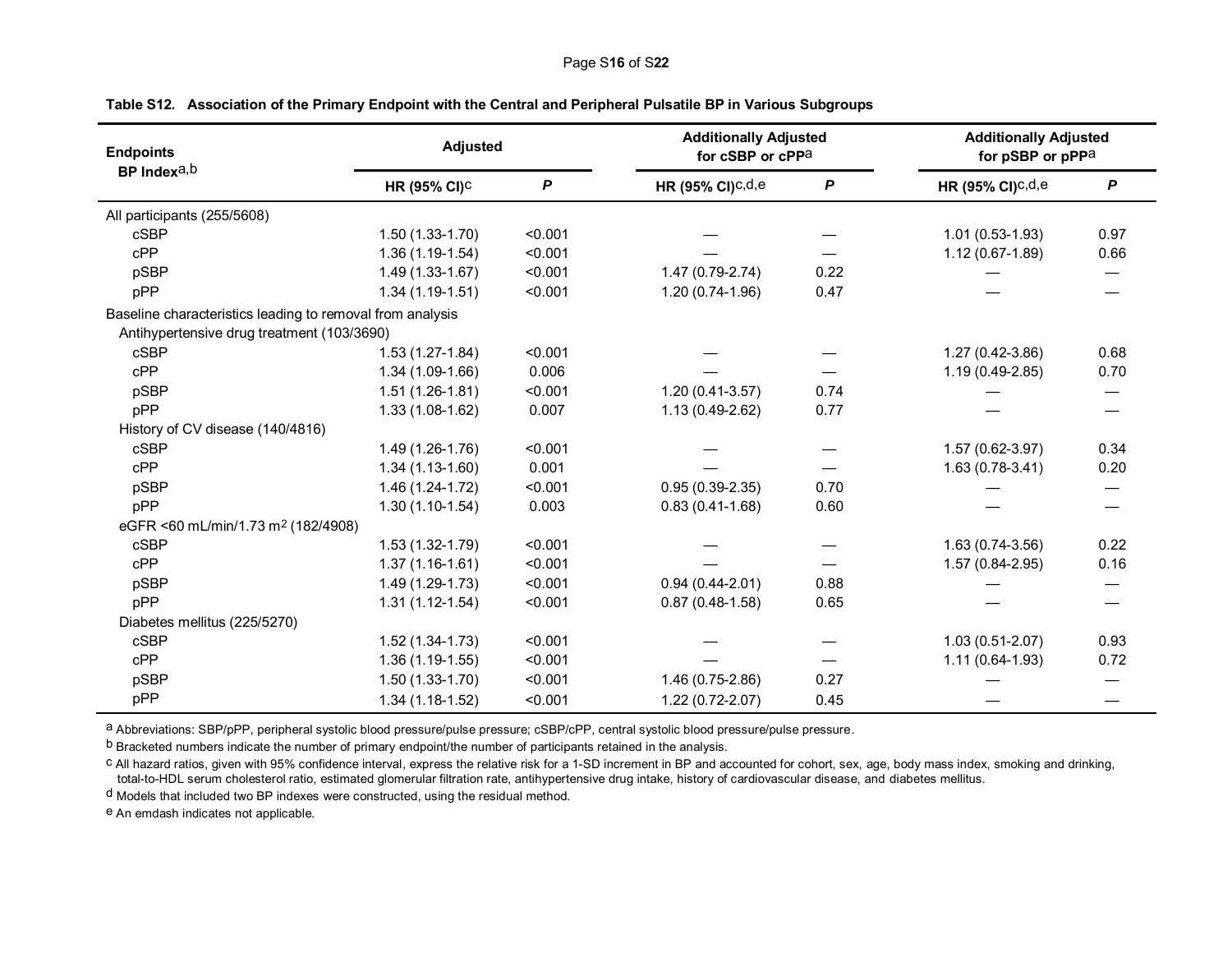| <b>BP</b>   | pSBP | pDBP    | pPP     | <b>cSBP</b> | <b>cDBP</b> | cPP  | <b>MAP</b> |
|-------------|------|---------|---------|-------------|-------------|------|------------|
| pSBP        |      |         |         |             |             |      |            |
| pDBP        | 0.34 |         |         |             |             |      |            |
| pPP         | 0.89 | $-0.13$ |         |             |             |      |            |
| <b>cSBP</b> | 0.91 | 0.48    | 0.81    |             |             |      |            |
| cDBP        | 0.34 | 0.99    | $-0.07$ | 0.44        |             |      |            |
| cPP         | 0.84 | $-0.01$ | 0.94    | 0.88        | $-0.04$     |      |            |
| <b>MAP</b>  | 0.71 | 0.86    | 0.43    | 0.83        | 0.84        | 0.48 |            |

| Table S13. Correlation Matrix between Peripheral and Central BP Levels Using |  |  |
|------------------------------------------------------------------------------|--|--|
| Peripheral Diastolic and Mean Arterial BP for Calibration (n=1203)           |  |  |

pSBP/pDBP, peripheral systolic/diastolic BP; cSBP/cDBP, central systolic/diastolic BP; pPP/cPP, peripheral/central pulse pressure. Peripheral MAP was diastolic BP plus one third of pulse pressure (the difference between pSBP and pDBP). The correlation coefficients, derived in 1203 Flemish participants (Table S1), were all significant (*P*<0.001).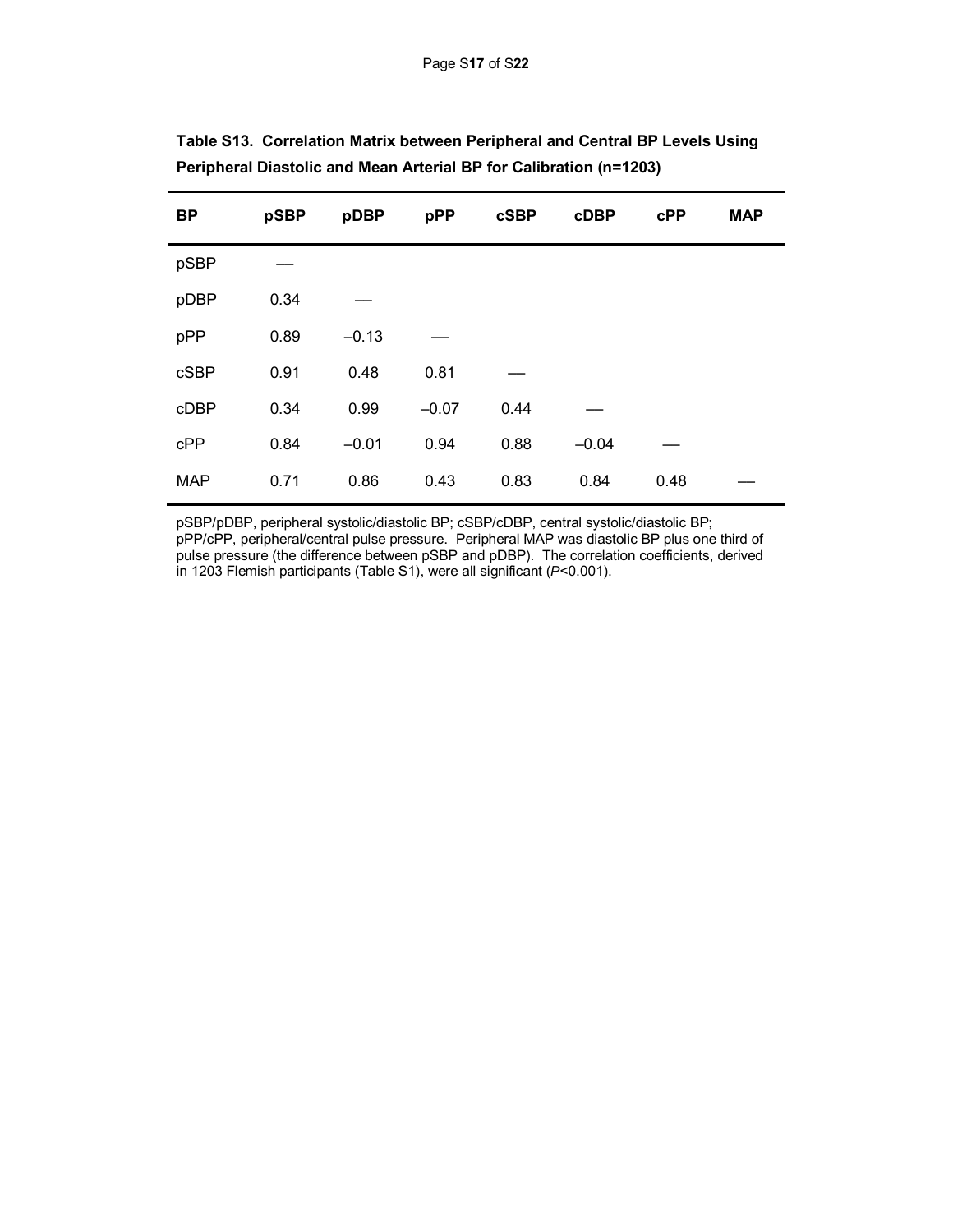

## **Figure S1.**

Cumulative incidence of the primary endpoint by fourths of the distributions of central (A) and peripheral (B) pulse pressure. Tabulated data are the number of participants at risk at 5-year intervals. *P* values for trend were derived by Cox proportional hazards regression. Estimates accounted for sex and age (A, B). There were no differences in hazard ratios between central (A) and peripheral (B) pulse pressure (*P*=0.90). Additional adjustment for peripheral (C) or central (D) pulse pressure removed the significance.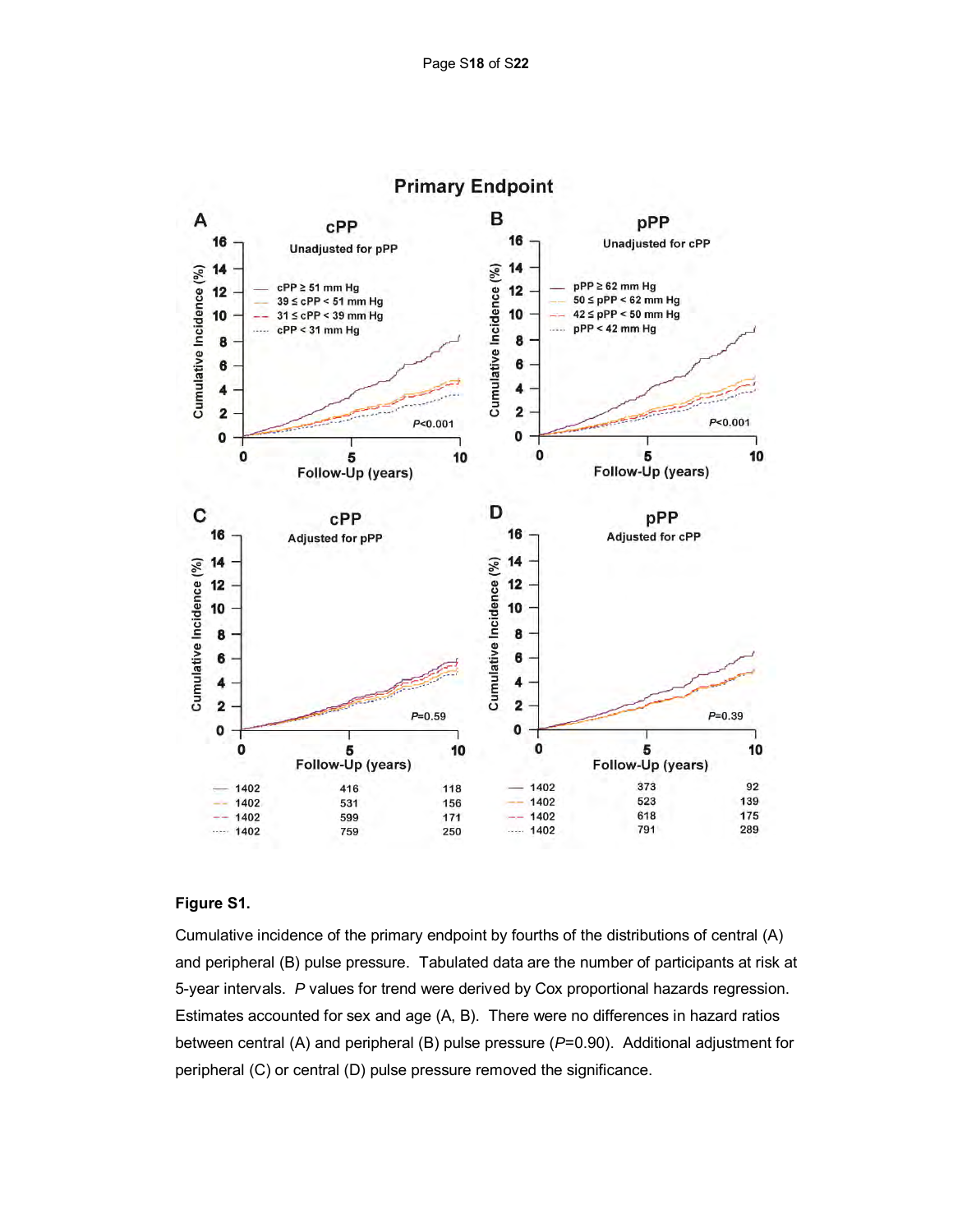

# **Figure S2.**

Cumulative incidence of coronary endpoints by fourths of the distributions of central (A, E) and peripheral (B, F) systolic blood pressure or central (C, G) and peripheral (D, H) pulse pressure. Tabulated data are the number of participants at risk at 5-year intervals. *P* values for trend were derived by Cox proportional hazards regression. Estimates accounted for sex and age (A, B, C, D). Additional adjustment for peripheral (E) or central (F) systolic blood pressure or peripheral (G) or central (H) pulse pressure removed the significance.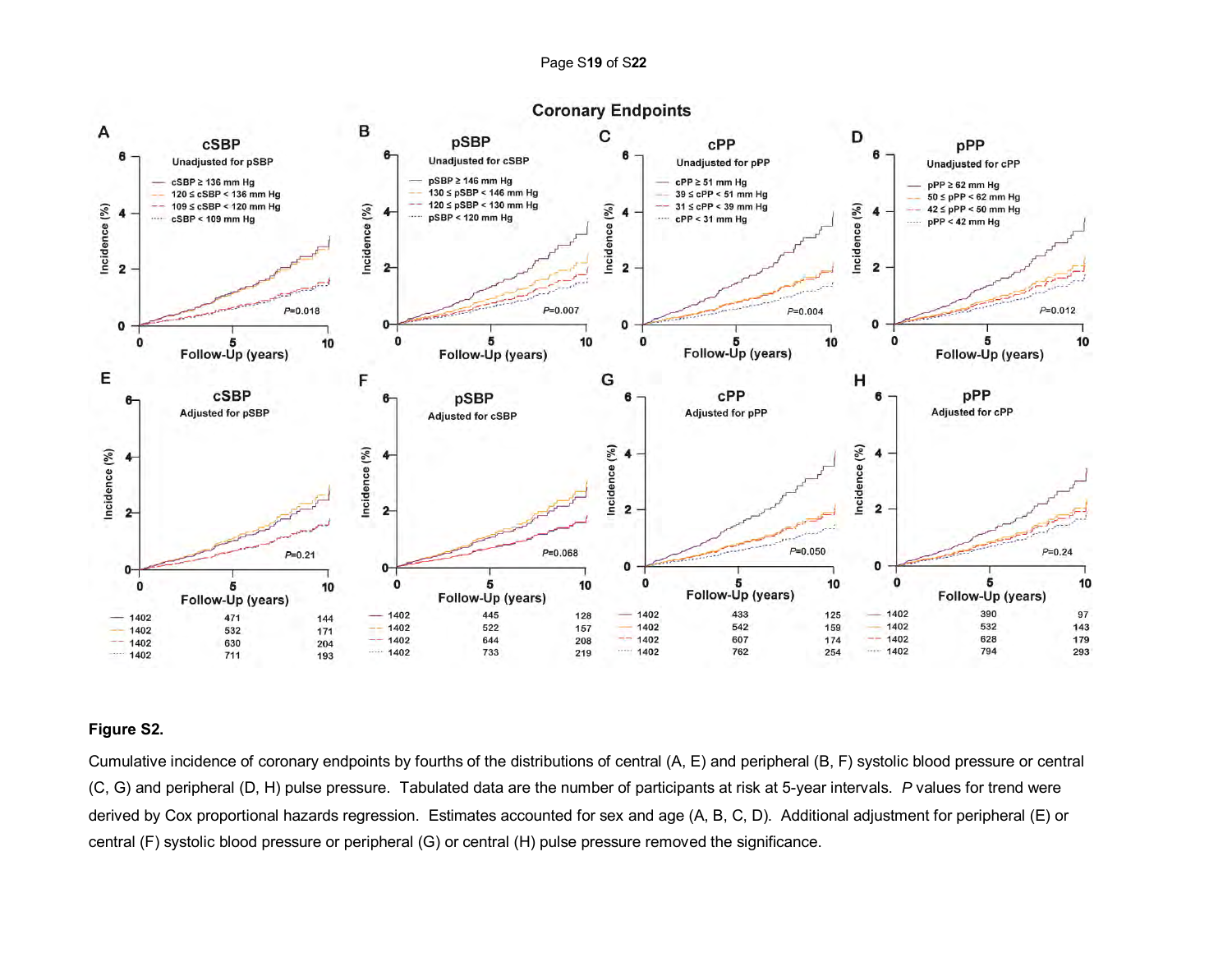

# **Figure S3.**

Cumulative incidence of stroke by fourths of the distributions of central (A, E) and peripheral (B, F) systolic blood pressure or central (C, G) and peripheral (D, H) pulse pressure. Tabulated data are the number of participants at risk at 5-year intervals. *P* values for trend were derived by Cox proportional hazards regression. Estimates accounted for sex and age (A, B, C, D). Additional adjustment for peripheral (E) or central (F) systolic blood pressure or peripheral (G) or central (H) pulse pressure removed the significance.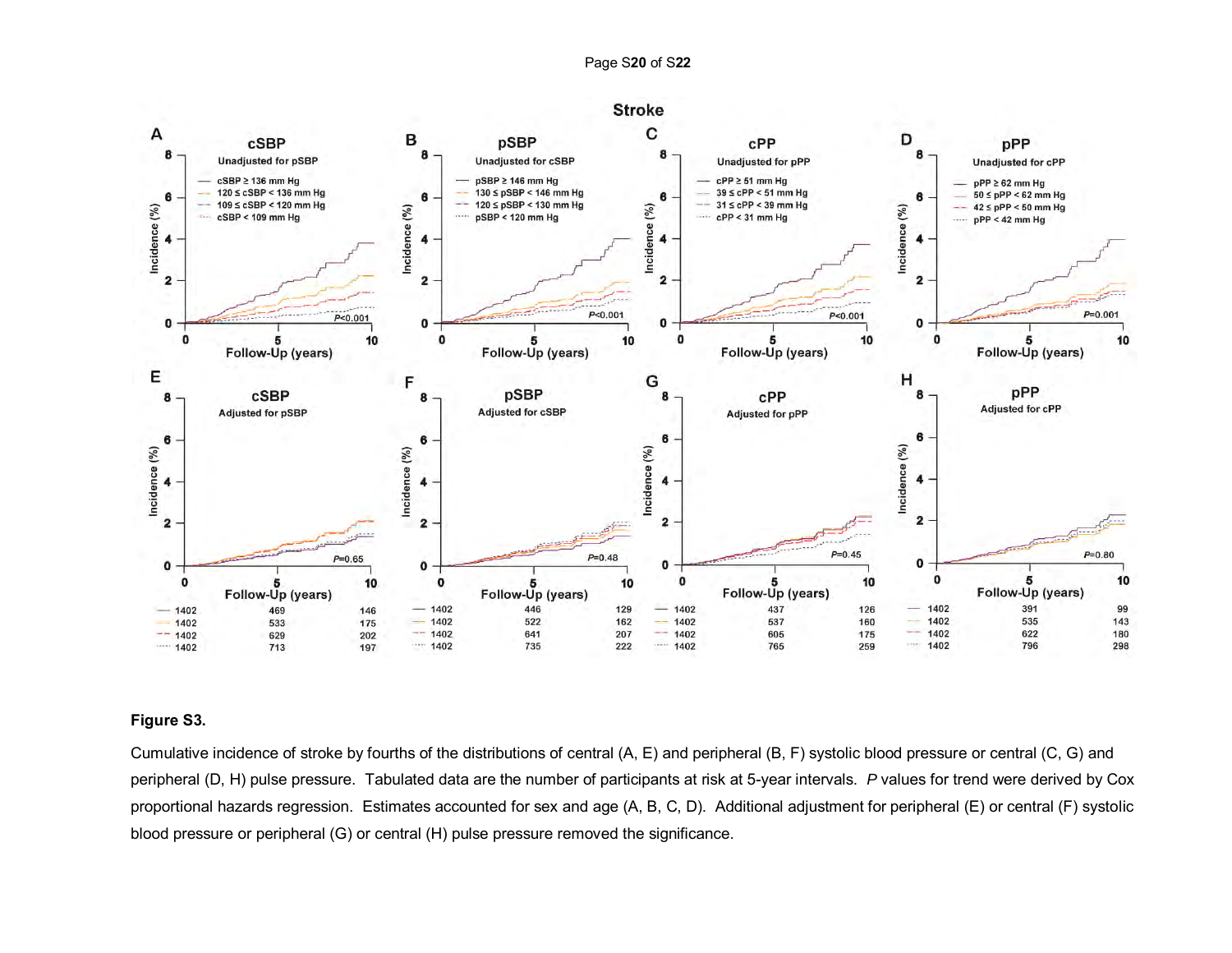



**Heat maps depicting the 5-year risk of the secondary endpoints in relation to central and peripheral systolic blood pressure (SBP) in 5608 study participants.** Heat maps were derived by Cox proportional hazards regression. Risk estimates were standardized to the average of the distributions in the whole study population (mean or ratio) of cohort identifier, sex, age, body mass index, smoking and drinking, the total-to-HDL serum cholesterol ratio, the estimated glomerular filtration rate, intake of antihypertensive drug, history of cardiovascular disease, and diabetes mellitus. Numbers in grids **A** represent the percent of participants within each cross-classification category of central and peripheral SBP. Numbers in the other grids represent the 5-year risk of mortality (**B**), a coronary endpoint (**C**) or stroke (**D**).